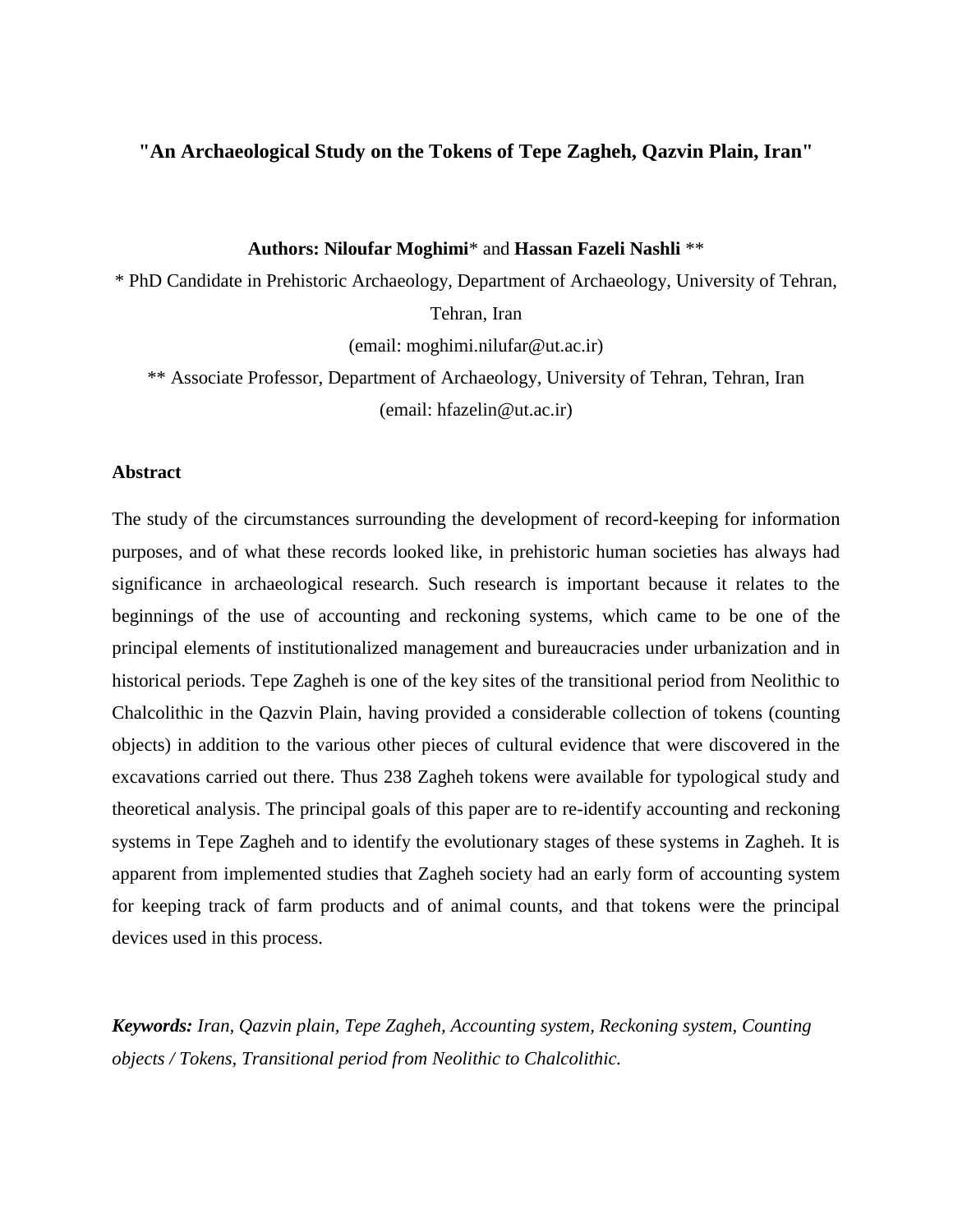#### **Introduction**

One of the significant topics of archaeological dispute and debates has always been the study of the process and circumstances of the socio-cultural evolution of human societies. Tepe Zagheh is one of the important sites of the transitional period from the Neolithic to the Chalcolithic in the Qazvin Plain – indeed it is a key site, containing relics and evidence of the first stage of the formation of hierarchy and ranking in its society. Some evidence places social complexity and cultural development at this level during the fifth millennium BC in the Central Plateau of Iran, evidence such as: the architectural remains, a painted building (a shrine?), funeral rites, various types of transitional Chalcolithic ceramics, specialization in the production of artifacts and goods, the beginnings of the separation of residential and industrial spaces from each other, agriculture with the growth of irrigation methods and the domestication of cereal, and developed animal husbandry with the domestication of various animal species. The evolution of communities that are receptive to cultural and technological changes generally proceeds towards social, political, and economic complexities in several stages: (1) egalitarian societies; (2) ranked societies; (3) classified societies; and (4) states (Fried 1967, 109).

Surplus of production and the establishment of craft specialists are among the significant stimulants of socio-economic evolution in human communities. And here a group of people controlled and redistributed production between specialists and other residents (Hirth 1996, 217– 218). The rise of an elite group is one of the main traits of ranked societies, a group who are responsible for gathering the products of the craft specialists and the surpluses of farmers and then redistributing them (Service 1962, 171). For this process, human societies need to keep track of goods which were produced by themselves and those that were from natural resources. (Wright and Johnson 1975, 267); this is an initial form of accounting. Tokens (counting objects) are one of the main devices for such a reckoning system. Noteworthy collections exist of various types of tokens from excavations at Tepe Zagheh, providing an appropriate research base for examining the reckoning and accounting system in the prehistoric societies of the Qazvin Plain, the subject with which this paper deals.

The goals of this paper are to draw up a classification and typology of the Zagheh tokens and to re-identify the mechanism of resource and product management and, in general, the accounting system in Zagheh society. We attempt to synthesize the results of typological studies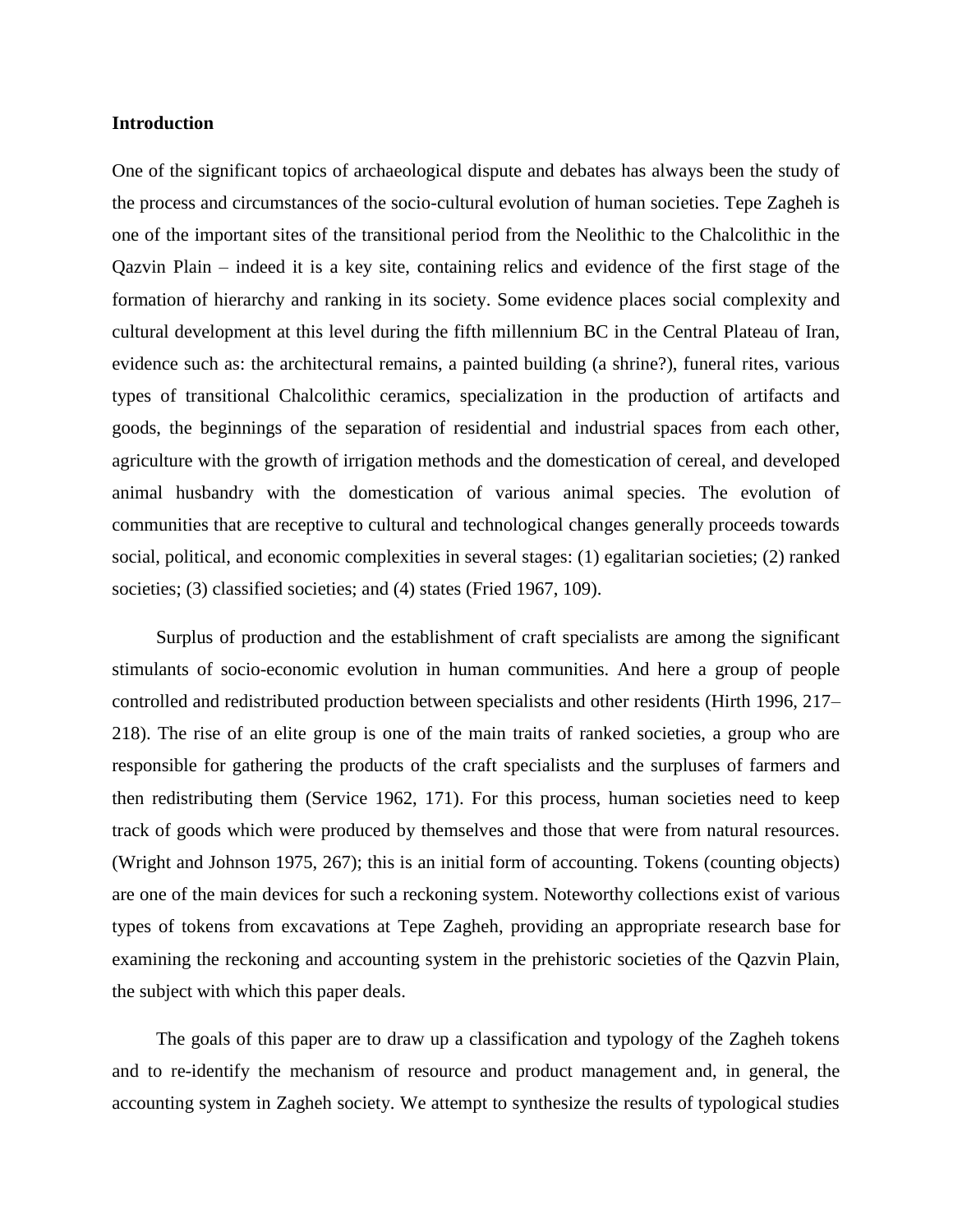with a theoretical basis in the various steps of research, so as to yield the most precise interpretation of the socio-economic structure of Zagheh society and its reckoning and accounting system. Thus 238 tokens from the 1970/1349, 1971/1350, 1972/1351, 1973/1352,  $2011/1390$ , and  $2012/1391$  seasons have been studied in this paper<sup>1</sup> (see "The Archaeological Context" below).

#### **Scientific Background**

The pioneering studies of Denise Schmandt-Besserat (1974, 1981, 1992, 1996) and her theory about the "origin of writing" are very important in the field of research on tokens and accounting systems. Her comprehensive studies on token collections of the Ancient Near East are the basis of our understanding of tokens and their role in the prehistoric era. Schmandt-Besserat's studies were inspired by prior research. Oppenheim (1959, 121) had argued, from the envelopes of Nuzi in Mesopotamia from the second millennium BC, that small miscellaneous objects (pebbles) had a connection with counting and units. Then Amiet (1966 a, b) deciphered the local recording system from the tokens, seal impressions, envelopes, and tablets of Susa in the fourth millennium BC, which was developed by Schmandt-Besserat (1992) incorporating information from some objects in the Near East.

Although the archaeological research on Tepe Zagheh is quite comprehensive, a full study has not been carried out on the accounting system and the tokens at this important site of the transition period from the Neolithic to the Chalcolithic. This deficiency is apparent not only for Zagheh in the Qazvin Plain, but also for the other prehistoric sites of the Central Plateau of Iran. Malek Shahmirzadi (1977, 362–367) merely published some pictures of tokens from the 1972 and 1973 excavation seasons, mentioning them as 'clay objects' in his PhD thesis entitled *Tepe Zagheh: a Sixth Millennium B.C. Village in the Qazvin Plain of the Central Iranian Plateau*. The late Salehi (1977), in a short article, discussed "The Probability of the Existence of Counting Objects at Tepe Zagheh". And Schmandt-Besserat, in her book *Before Writing*, published descriptions, catalogues, and analysis of 29 tokens from Zagheh (Schmandt-Besserat 1992, 41–

<sup>&</sup>lt;sup>1</sup> Some tokens were also found in other excavations at Tepe Zagheh, but in this article we will examine only the tokens accessible in the Institute of Archaeology, University of Tehran, or published elsewhere.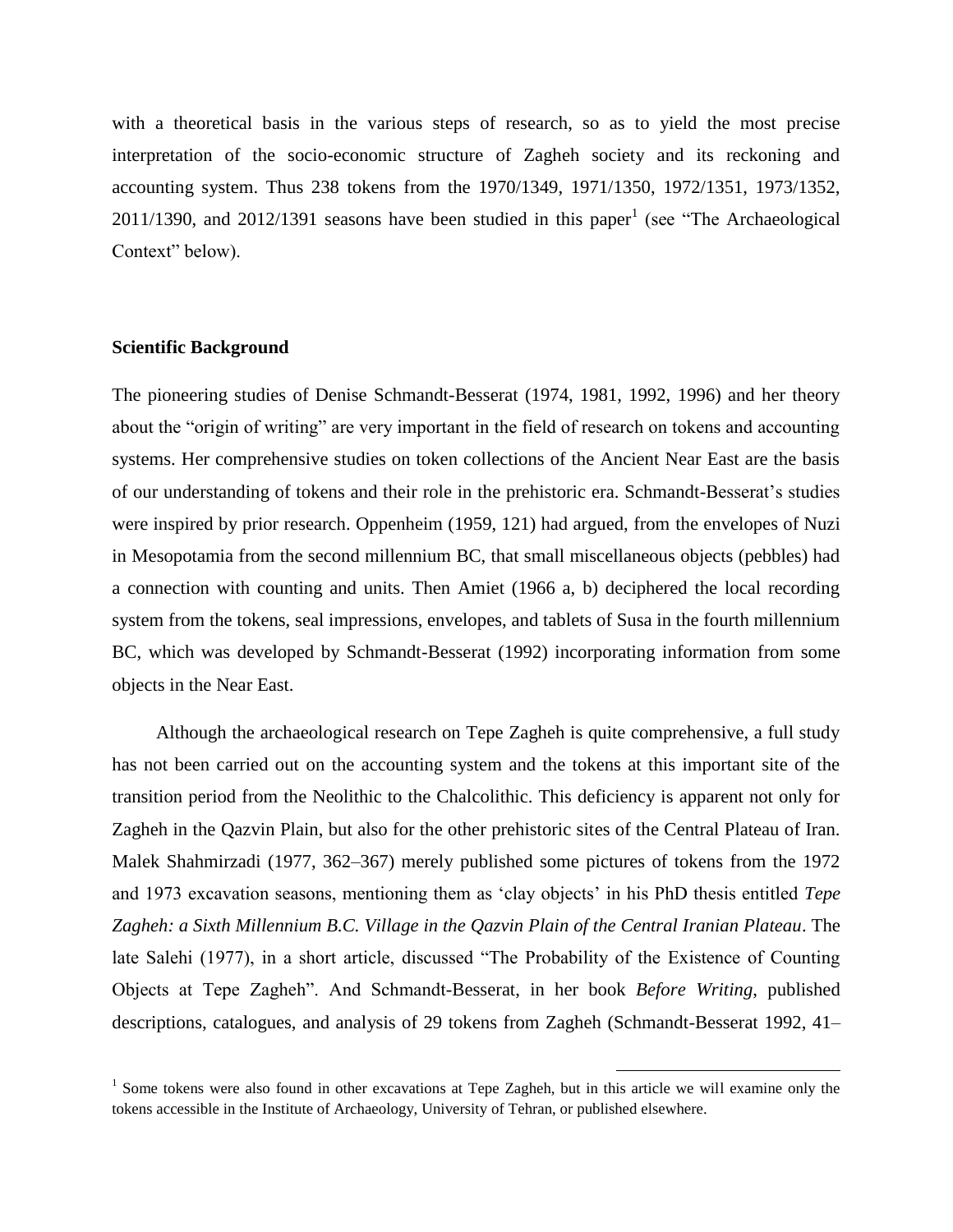42, Figs. 25.1 & 25.2) – tokens found at excavations from before Iran's Islamic Revolution (Negahban 1976, 1977; Malek Shahmirzadi 1977).

#### **Quiddity and the Role of Tokens in the Initial Accounting System in Iran**

As mentioned above, Oppenheim (1959, 121) suspected that 'pebbles' from Mesopotamia were used as counting objects. Amiet (1966) elaborated their function in a recording and accounting system – one which led ultimately to writing and, through its associated cognitive skills, to other economic, social, and conceptual changes (Schmandt-Besserat 1992, 6–8). This token system was the earliest system of signs – a code – used for transmitting information from community to community. Each token symbolized one concept: the cone and sphere represented measures of grain, the cylinder or lenticular disk showed a unit of animals, and so on (Schmandt-Besserat 1992, 162). The need for counting, and accounting, was related to agriculture and the associated demographic and socio-political changes. The tokens served for budgeting, managing, and planning the resources of past communities (Schmandt-Besserat 1992, 197). Tokens from 8000 to 4400 BC are 'plain', with geometric and naturalistic shapes for keeping track of products of farming and numbers of animals; tokens from 4400 to 3200 BC are 'complex', having a greater diversity of shapes and markings, and being used, additionally, for tracking the objects manufactured in workshops (Schmandt-Besserat 1992, 6–8). The tokens, used as counters, were used to account for each type of goods: jars of oil were counted with ovoids, small measures of grain with cones, and large measures of grain with spheres. The tokens were used in one-to-one correspondence: one jar of oil was represented by one ovoid, two jars of oil by two ovoids, and so on (Schmandt-Besserat 1996, 15–20).

Tepe Ganj Darreh (layer E) and Asiab became, in the eighth millennium BC, the first sites in Iran to include tokens.<sup>2</sup> It was in these sites, still in the process of Neolithization, that tokens and human and animal figurines were discovered. Both sites date to the period between Epi-Paleolithic and Pottery Neolithic, and yield evidence of changes in the economic, social, and

 $\ddot{\phantom{a}}$ 

 $2$  Other sites which took part in the Neolithization process, such as Chia Sabz, Sheikhi Abad, and Chogha Golan in the Zagros region, but not Ganj Darreh or Asiab, have been excavated recently and provided collections of tokens. The study of these collections could increase our knowledge about the first stages of the use and evolution of an accounting system in Iran.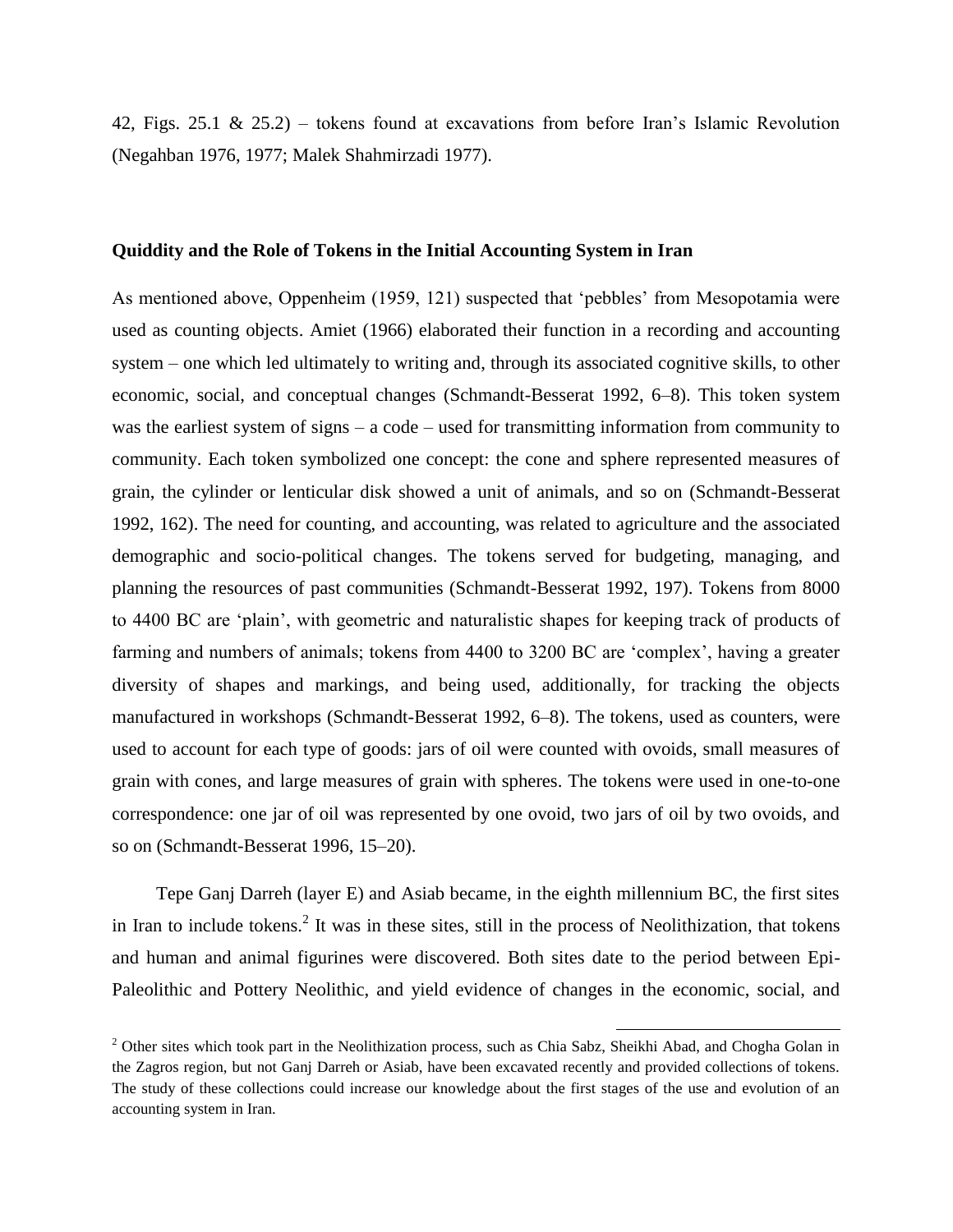technological systems, and of the sedentarization of communities. Indeed, the utilization of tokens for accounting in Iran first arose in societies which were in the Neolithization process; in the subsequent cultural periods, this system evolved and became more widespread.

The evidence indicates that the writing revolution arose from accounting and reckoning, and the first indications of them appeared on the textual documents of the late fourth millennium BC, the so-called Proto-Elamite tablets. Scrutiny of the impressed and incised signs for tokens on the Envelopes, Numerical Tablets, and Pictograph Tablets is the best method for recognizing the meanings of the token types. Eighteen different signs were identified on the Numerical Tablets. These signs were made by impressing the tokens on the clay tablets before drying. A deep impression from a sphere is the sign of the sphere token, and a shallow impression from a sphere is the sign of the disk-shaped token. Impressions from small cones are signs of the cone token, and long wedge-shaped impressions indicate the cylinder token. Furthermore, the evolution of an abstract numbering system has been rewritten, replacing the earlier understanding of the counter signs (Damerow 2006; Englund 1998; Dahl 2002). As we now understand them, the plain tokens including cones, spheres, and flat disks represented amounts of cereal; perforated cones and spheres represented units of land measurement; and cylinders and lenticular disks represented numbers of animals (Schmandt-Besserat 1981, 283, 1996, 80–82).

#### **Tepe Zagheh: the Archaeological Context of the Studied Collection**

Tepe Zagheh is located in the Sagzabad District of Boueen Zahra County in Qazvin Province, c. 60 km south of Qazvin city and 140 km west of Tehran. The site is situated in the Qazvin Plain and the cultural-geographical region of the Central Plateau of Iran, at longitude 306° 58´ 49˝, latitude 193° 35′ 49″, and 1252 m ASL (Figure 1). The site is no more than 1 m above the present level of the surrounding plain, extending 210 m north–south and 145 m east–west (c. 4 ha). The excavations at Zagheh have revealed occupational deposits to a depth of approximately 6 m which have been buried by alluvial sediments in recent times (Figure 2).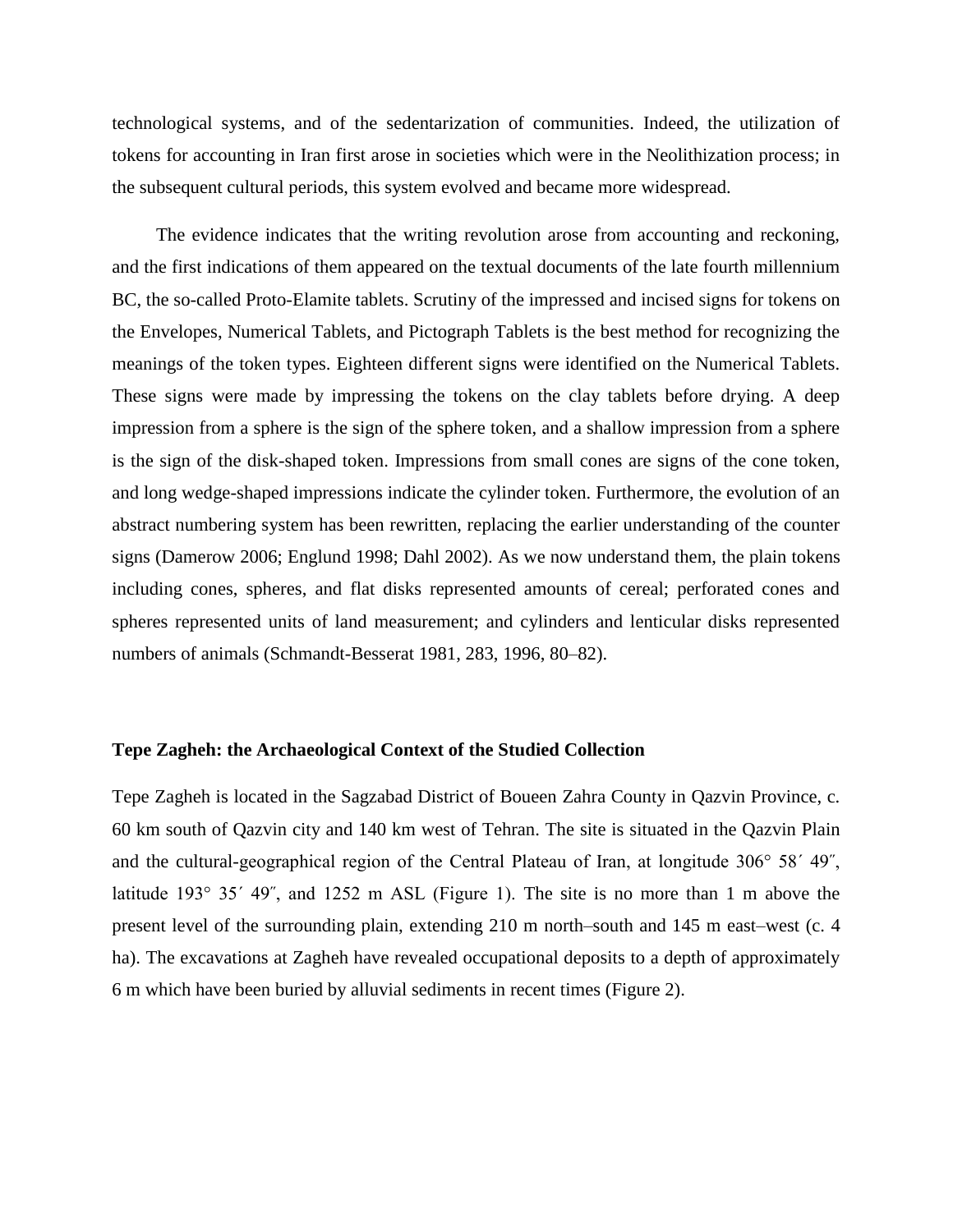

Figure 1. Map of Iran and location of archaeological sites in Qazvin Province (Fazeli and Moghimi 2013, Fig. 1)



Figure 2. General view of Zagheh from the south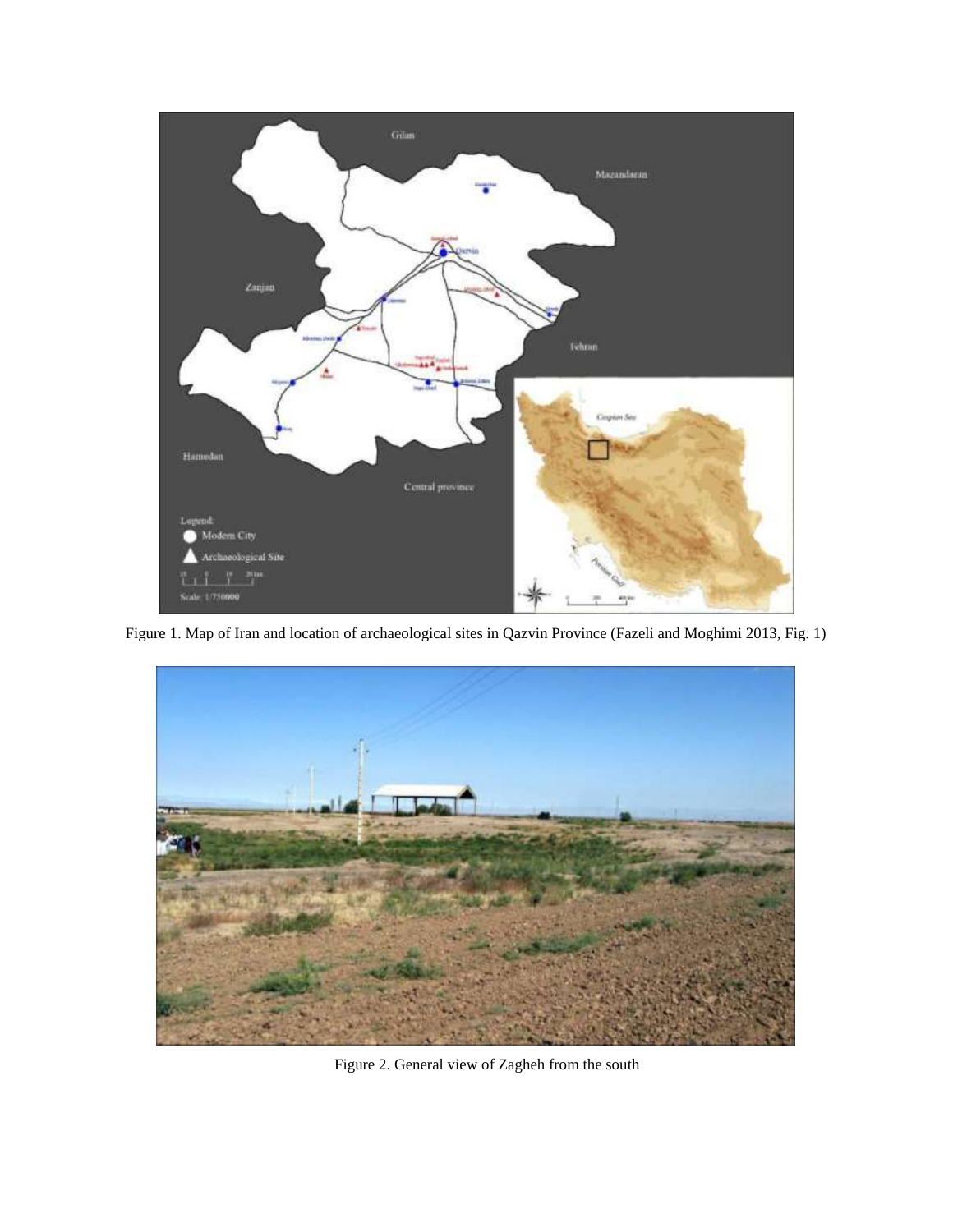The sites of Zagheh, Ghabristan, and Sagzabad (Qara Tepe) are close together in the Sagzabad District, where excavations were begun by the late E. O. Negahban, the director of the Institute of Archaeology of the University of Tehran, in the early 1970s as part of a long-term project of archaeological research in the Qazvin Plain (Negahban 1997, 314). Nearly twenty seasons of archaeological excavations at Tepe Zagheh have been carried out, the first having been conducted by Negahban in 1970 (Negahban 1973). Excavations were continued in ten campaigns by Negahban and Malek Shahmirzadi until the Islamic Revolution of Iran in 1979, which brought the excavations to a halt (Negahban 1976, 1977). After a long hiatus, excavations at Zagheh started again in 1990 and continued intermittently.

The late Salehi, on behalf of the Institute of Archaeology of Tehran, had excavated near the painted building in the central part of the site in 1994 and 1995 (Salehi 1997). In the Qazvin Plain re-evaluation project, Tepe Zagheh was excavated in 2001 by Fazeli Nashli, in order to ascertain the size of the settlement, establish an absolute chronology, and point out the craft areas of the site (Fazeli Nashli *et al*. 2005). Mollasalehi's horizontal and vertical trenches revealed social distinctions and stratigraphy and resolved chronological issues in the 2004 and 2007 seasons (Mollasalehi *et al*. 2006). And, with the goals of re-identifying the craft area and tracing the organization of pottery production, the southern part of the site was excavated horizontally by Fazeli Nashli in the 2011 and 2012 seasons (Fazeli Nashli 2011, 2012).

The chronology of the site is debated. Bovington and Masoumi (1972) were the first to measure two charcoal samples and from them to estimate a date of the seventh millennium BC for Zagheh. Malek Shahmirzadi suggested a lifespan from the early sixth millennium to 4500 BC, and argued that the lower phase of Zagheh corresponded to the Archaic Plateau period (Pottery Neolithic), while he attributed the upper phase to the Early Plateau period (Malek Shahmirzadi 1977, 3). For the next stage Mashkour proposed calibrated dates of 5212–4918 BC, based on the C14 analysis of faunal remains (Mashkour *et al*. 1999, 68). Radiocarbon dates from the re-excavation of Zagheh in 2001, however, indicate that the site was occupied for only a single period, with characteristics of the Transitional Chalcolithic (Sialk II or Early Plateau B); it would have been settled from c. 5380 to c. 4324 BC, giving the site a dated lifespan of around one thousand years (Fazeli Nashli *et al*. 2005, 73, Tab. 24; Pollard *et al*. 2012, 120).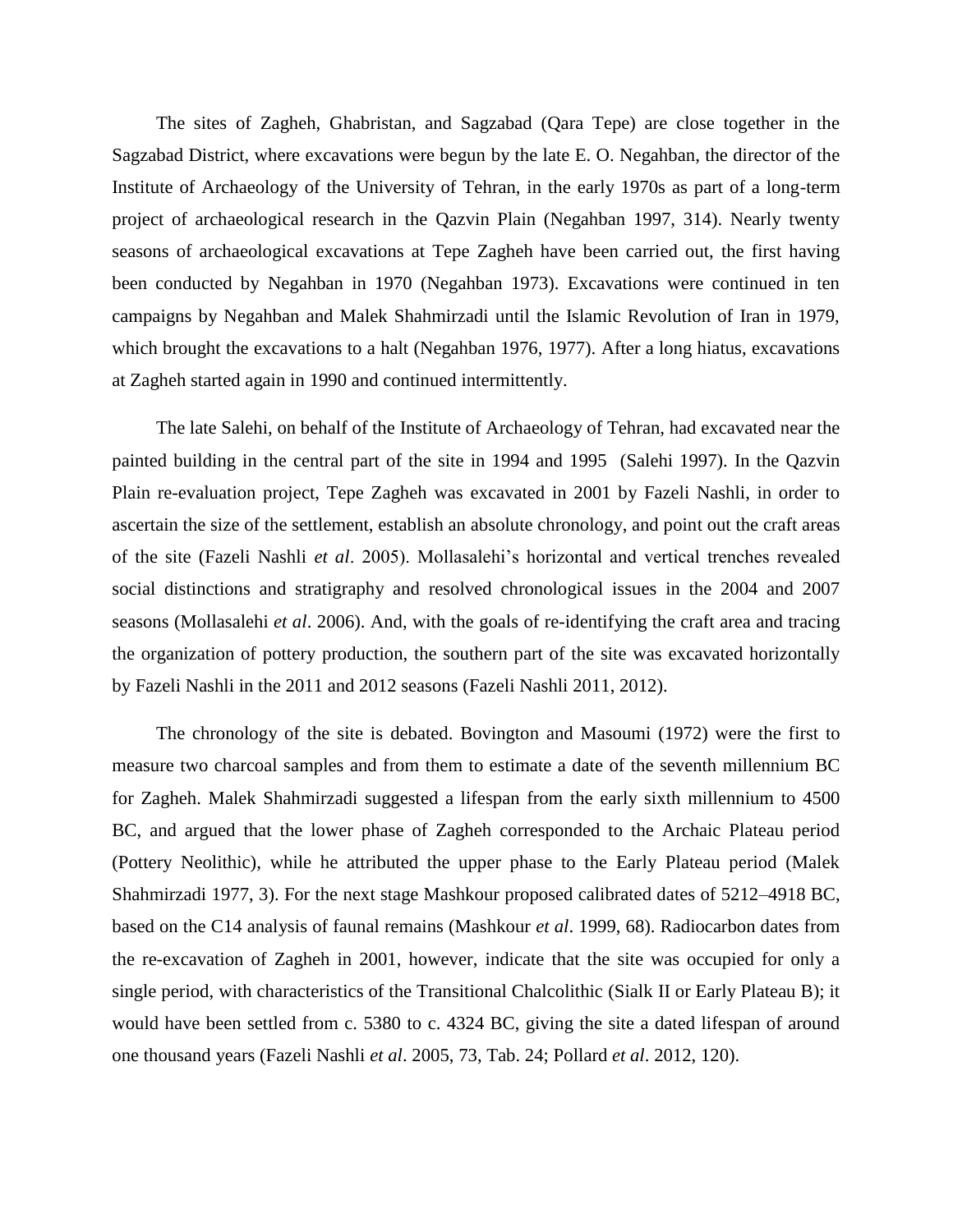The 238 tokens studied in this paper were found in the 1970, 1971, 1972, 1973, 2011, and 2102 seasons. Nineteen pieces from the collection go back to 1970 and 1971, 18 to 1972, 14 to 1973, 140 to 2011, and 47 to 2012 (Table 1). The current study is based on the finds from the 2011 and 2012 seasons, and information about those from prior excavations was added to enhance the analysis and results. The procedures, aims, and results of these excavations are reviewed in brief in the following.

| <b>Season of excavation</b> | <b>Number Found</b> | Percentage |
|-----------------------------|---------------------|------------|
| 1970 and 1971               | 19                  |            |
| 1972                        | 18                  |            |
| 1973                        | 14                  |            |
| 2011                        | 140                 | 59         |
| 2012                        | 47                  | 20         |
| <b>Grand</b> total          | 238                 | 100        |

Table 1. The number of tokens from different seasons

Extensive trenches, generally  $10 \times 10$  m, were dug in the central part of the site and upper architectural levels were identified in the 1970 and 1971 seasons (Negahban 1973, 1977). Nearly 1050 square meters of the residential area of 'Zagheh Village' were excavated horizontally in various adjacent operations in 1972 and 1973 (Malek Shahmirzadi 1988, 1992). Stratigraphical evidence from deep soundings at Test Trench F.G.X (T.T.F.G.X), Trench D.X, and Section A indicated twelve architectural levels in deposits 6 m from the surface with no major disruption in their cultural sequence (Malek Shahmirzadi 1977, 84, 1999, 316–317). In order to better understand the organization of the site and its mode of production, in 2011 a large  $10 \times 10$ m trench (N30) was opened in the south of the site 1 m lower than the bench mark (Figure 3). At the end of the excavation, no residential or heated structures had been identified; instead, the deposits consisted of layers of ash and heated clay – all in secondary context (Fazeli Nashli 2011, vii) (Figure 4).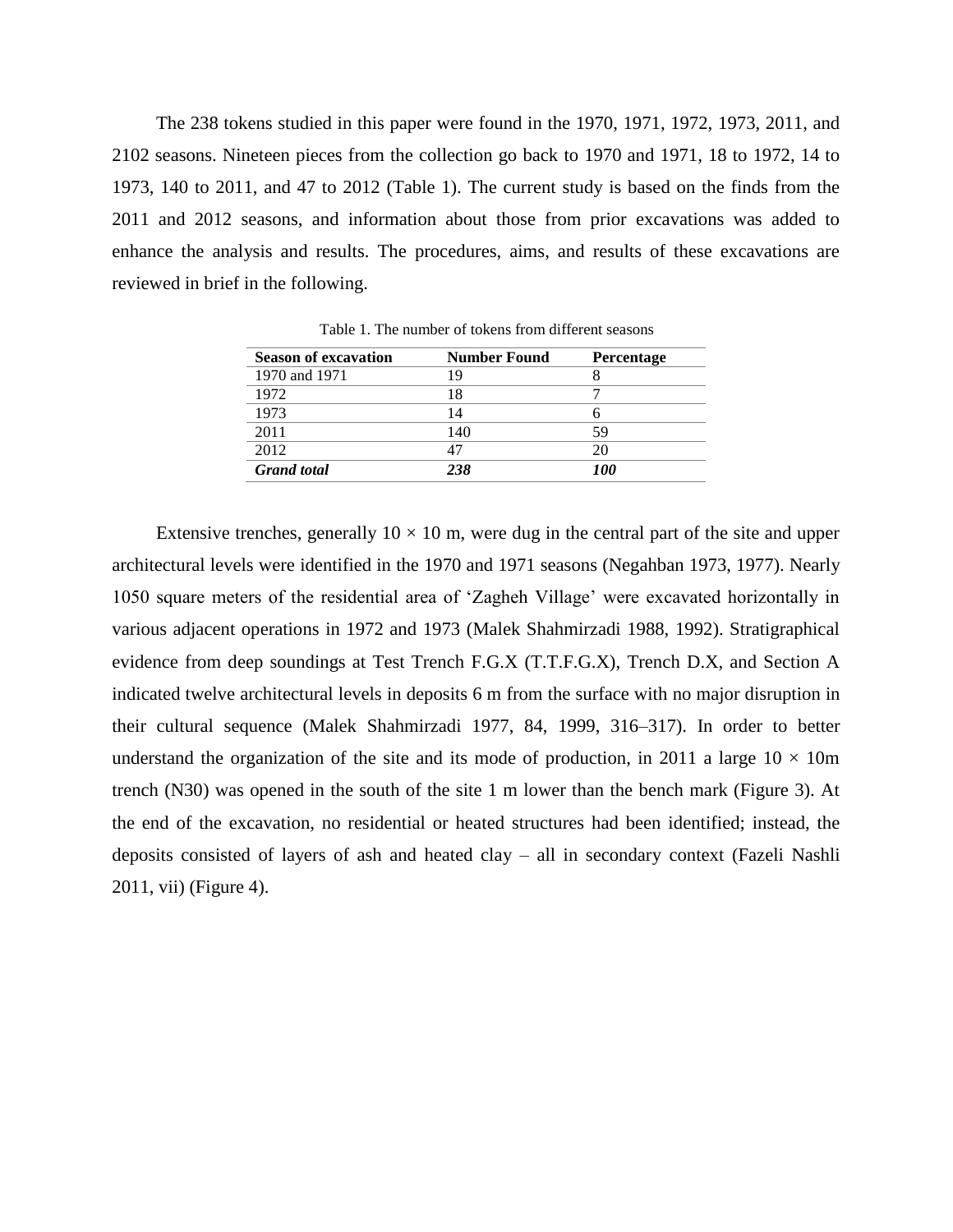

Figure 3. Topographic map of Tepe Zagheh with location of trenches



Figure 4. General view of Trench N30, 2011, from the south

The excavations of 2012 continued to pursue the goals recently established for the excavation. Two trenches were opened: N30a in the south of the site, 2.2 m below the bench mark (Trench N30 was limited to  $5 \times 5$  m for 2012), and R23,  $10 \times 10$  m, in the southeastern part of the site, 1.2 m lower than the bench mark (Fazeli Nashli 2012, 2) (Figure 3). In spite of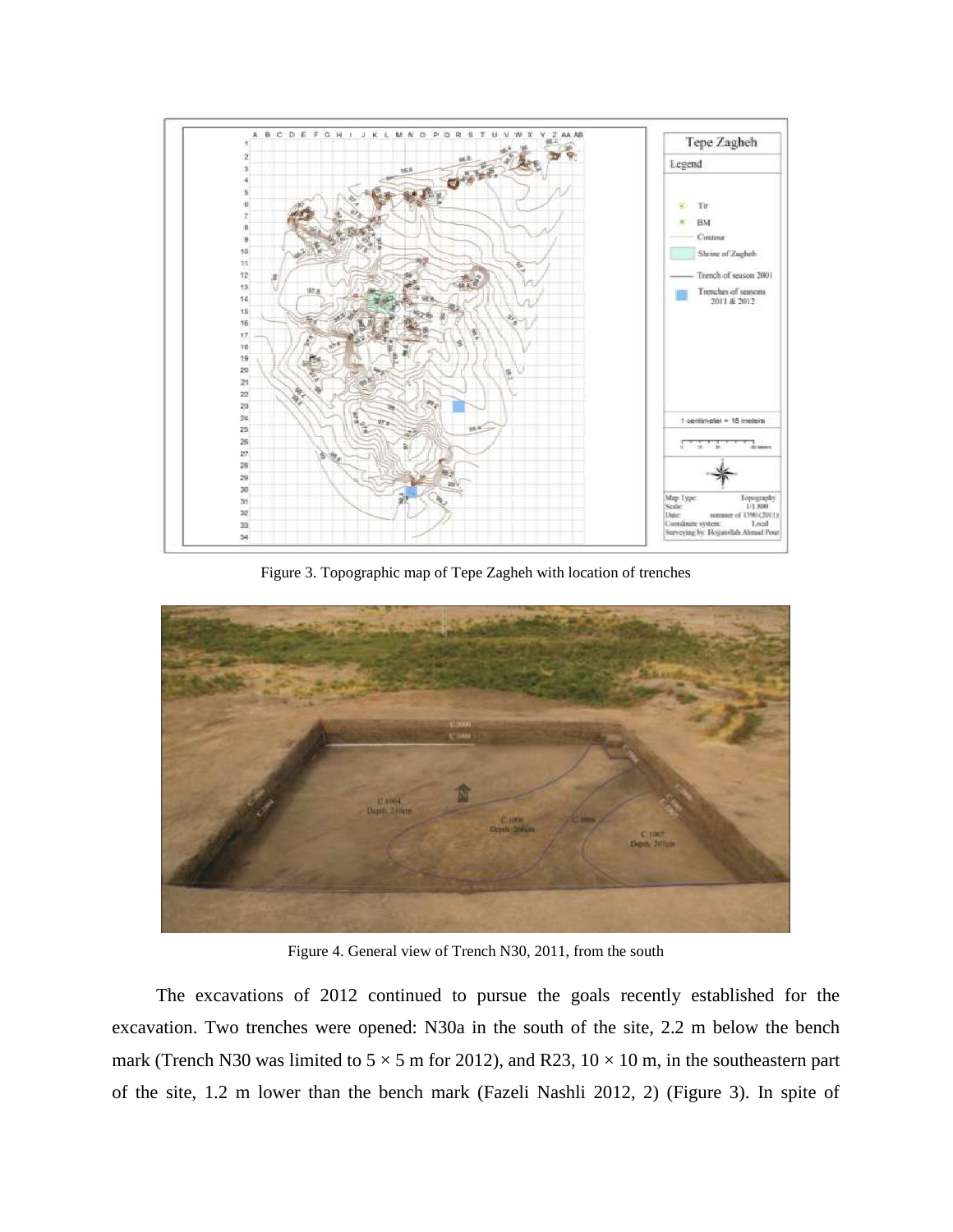excavations to a depth of 3.3 m, no structure relating to a pottery kiln or workshop was identified in this season. The extensive ashy deposits and burnt-clay layers containing prepared clay (clay lumps), ceramic tools, deformed wares, slags, broken figurines, potsherds, animal bones, stone tools, spindle whorls, tokens, and so on together provide direct and indirect evidence of craft activities in Zagheh; this material, however, suggests that Trenches N30 and N30a are situated in a non-residential part of the site, an area for depositing household debris and craft- activity wastes (Figure 5). Furthermore, except for some scattered remnants of residential spaces from the uppermost level, no relics found at Trench R23 relate to craft activity.



Figure 5. General view of Trench N30a, 2012, situated within Trench N30, from the west

It is noticeable that all of the tokens from the 1970 to 1973 seasons were found in upper levels (levels II to VI), and evidence from the 2011 and 2012 trenches fits into the same culturalchronological horizon. These levels, from the first half of the fifth millennium BC and its cultural period, have been designated by various terms, such as Sialk II, Cheshmeh-Ali, Early Plateau B, and Transitional Chalcolithic (or transition from the Neolithic to the Chalcolithic) in the chronological framework of the Central Plateau of Iran (Majidzadeh 1981, 142; Malek Shahmirzadi 1995; Fazeli Nashli *et al*. 2005, 2009; Pollard *et al*. 2012, in press).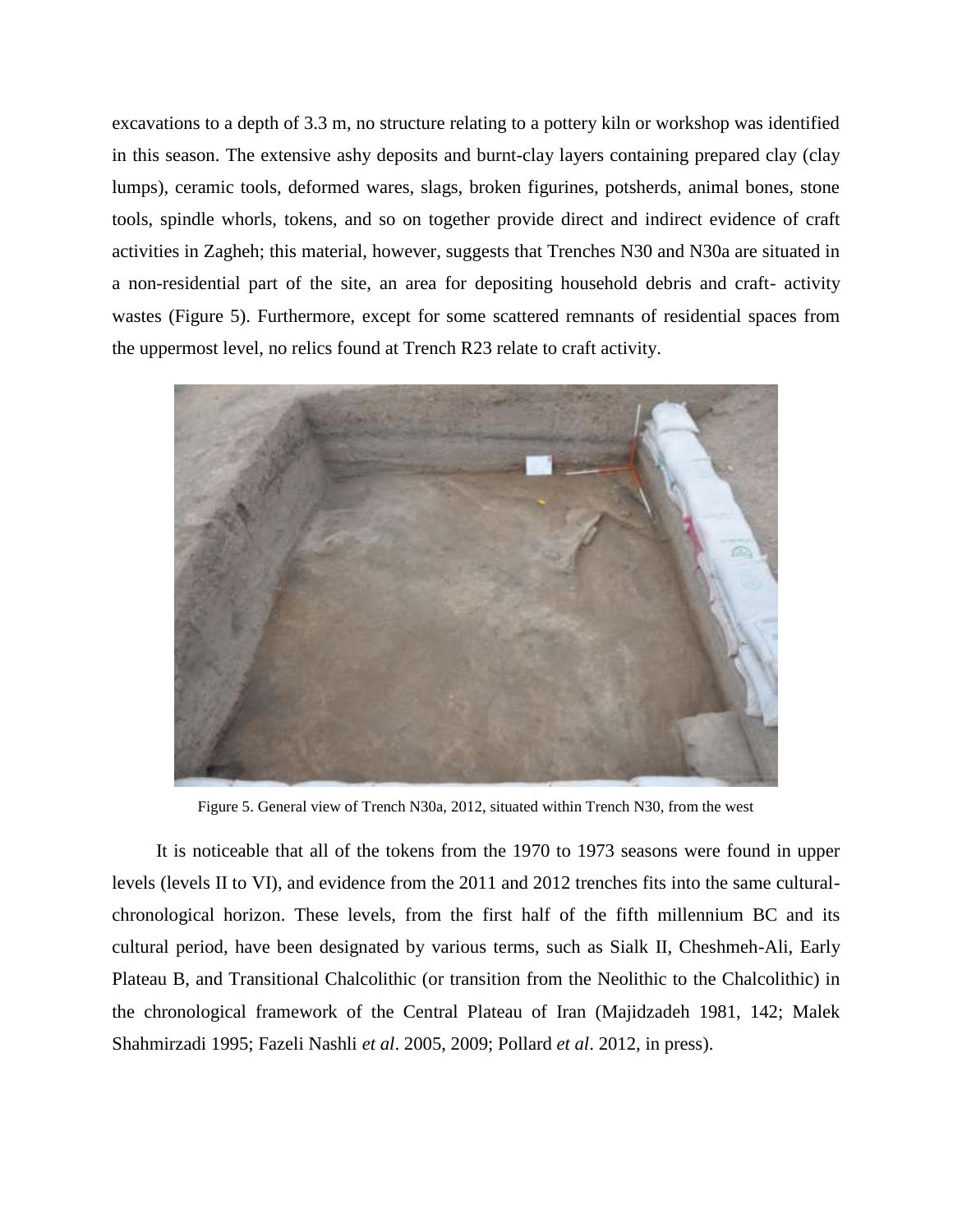### **The Studied Collection**

Schmandt-Besserat's typology was used in this study for sorting the finds. In this typology shapes and forms are the principal characteristics, and the geometric shapes of tokens show a variety of types. Each documented type has a numeric code and a name for its geometric shape: for example, 'Type 1: Cone'. In view of the existence of differences in the traits and details of the objects, subtypes are defined for each type and given a letter from the Roman alphabet and again a name for their geometric shapes.<sup>3</sup> In total, seven main types with subtypes were recognized, all of them 'plain tokens', comprising (1) cone, (2) sphere, (3) disk, (4) oval, (5) quadrangle, (6) hyperboloid, and (7) tetrahedron (Table 2; Figure 6). Table 2 shows the types and subtypes of Zagheh tokens with the number of them found and an illustration. The typological description and interpretation of the tokens will be presented below.

| <b>Type and Subtype</b>  | <b>Number found</b> | <b>Example</b> |
|--------------------------|---------------------|----------------|
| 1: Cone                  | $\overline{94}$     |                |
| A: Isosceles             | 49                  |                |
| <b>B</b> : Equilateral   | 13                  |                |
| C: Truncated             | $11\,$              |                |
| D: Round apex            | $\,8\,$             |                |
| $\operatorname{E:}$ Long | $\,8\,$             |                |
| F: Isosceles over 3cm.   | 5                   |                |

Table 2. Types and subtypes of tokens from Tepe Zagheh

 $3$  It is noteworthy that no differences between subtypes exist in the performance and function of tokens.

 $\ddot{\phantom{a}}$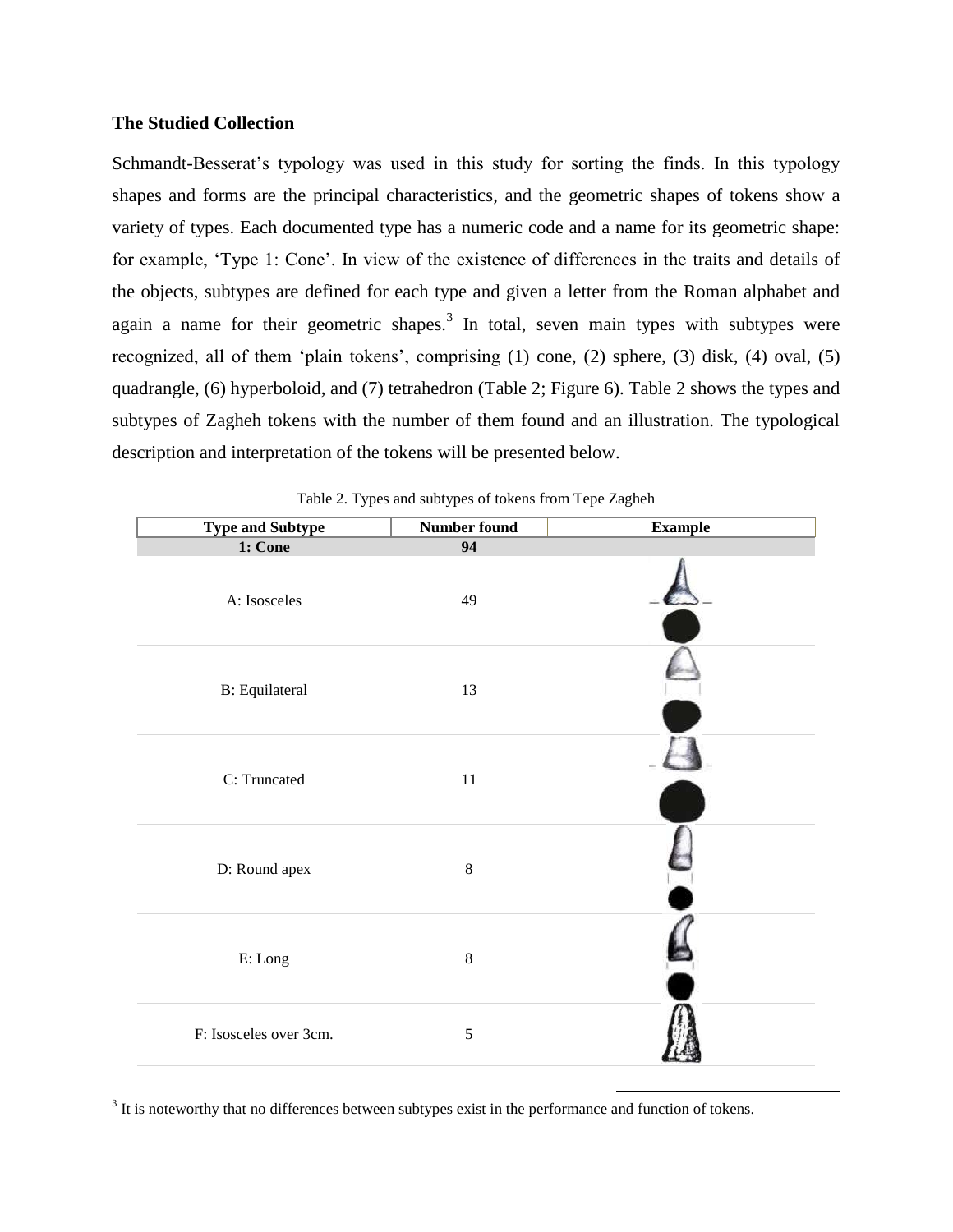| <b>Type and Subtype</b>        | <b>Number found</b>     | <b>Example</b> |
|--------------------------------|-------------------------|----------------|
| 2: Sphere                      | $\overline{84}$         |                |
| A: Plain                       | 43                      |                |
| B: Half sphere                 | $41\,$                  |                |
| 3: Disk                        | 31                      |                |
| A: Flat                        | $23\,$                  |                |
| <b>B</b> : Lenticular          | $\, 8$                  |                |
| 4: Oval                        | 14                      |                |
| A: Plain<br>5: Quadrangle      | 14<br>$\boldsymbol{9}$  |                |
|                                |                         |                |
| A: Plain                       | $\,1\,$                 |                |
| <b>B</b> : Cube                | $\,8\,$                 | <b>Secure</b>  |
| 6: Hyperboloid                 | $\overline{\mathbf{4}}$ |                |
| A: Plain                       | $\overline{4}$          | $\frac{1}{2}$  |
| 7: Tetrahedron                 | $\mathbf 2$             |                |
| A: Plain<br><b>Grand</b> total | $\sqrt{2}$<br>238       |                |
|                                |                         |                |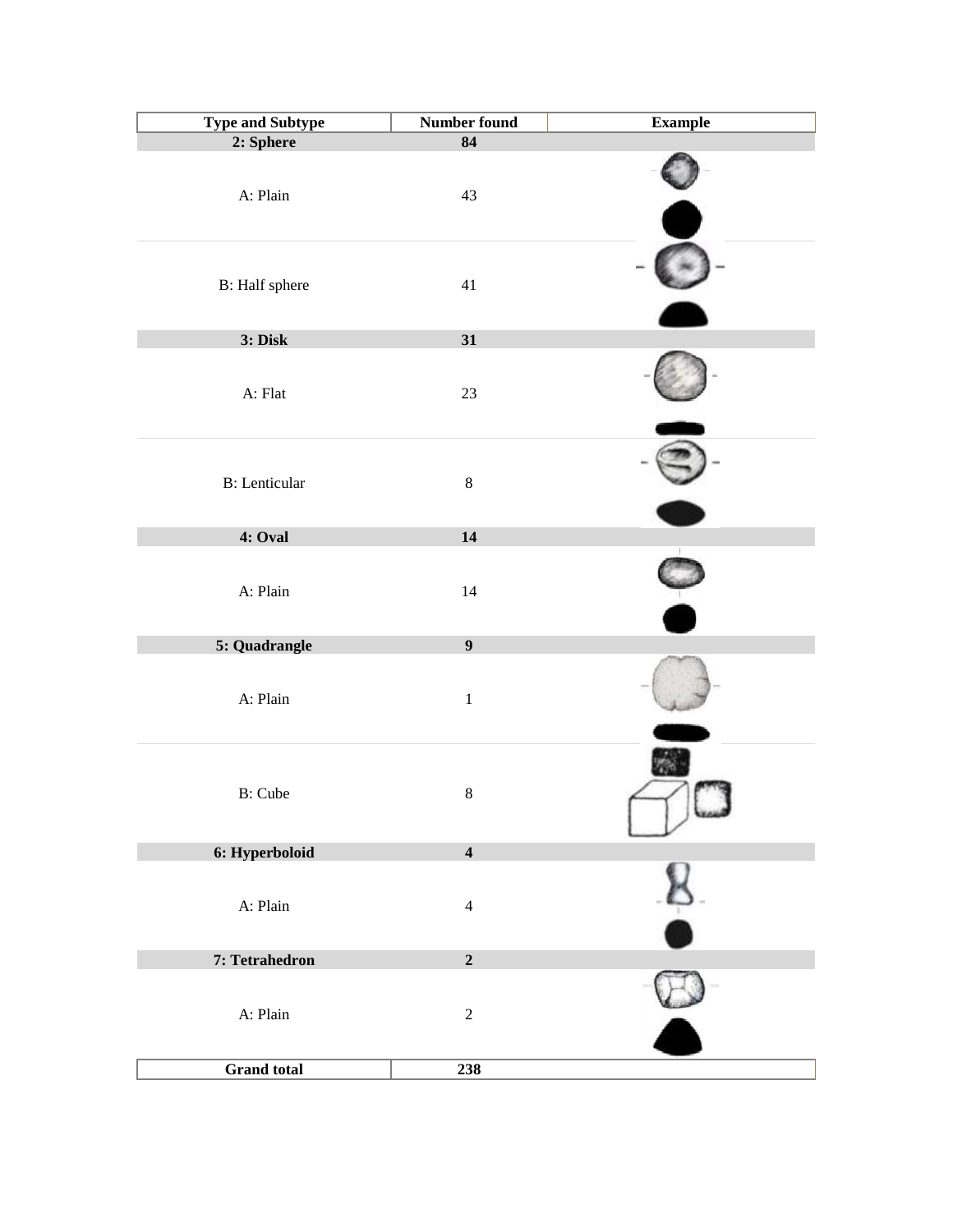

Figure 6. Bar chart showing the types and subtypes

*Type 1: Cone*. Ninety-four tokens (39%) are of the cone type. As mentioned, these objects, in two different sizes, represent tracts and measures of grain. A small cone is the symbol for a small unit of grain ('small basket'), the one generally used, and a large cone (over 3 cm base-toapex) similarly represented a large unit of grain ('large basket'). These tokens have an upper segment extended above the base. This type comprises six subtypes: A, Isosceles (Figure 7: Nos. 1–3); B, Equilateral (Figure 7: Nos. 4 & 5); C, Truncated (Figure 7: Nos. 6 & 7); D, Round-apex (Figure 7: Nos. 8 & 9); E, Long (Figure 7: Nos. 10 & 11); F, Isosceles over 3 cm (Figure 7: No. 12). The majority of cones – except cones over 3 cm – fall within the range of 10 to 20 mm for their radius and height.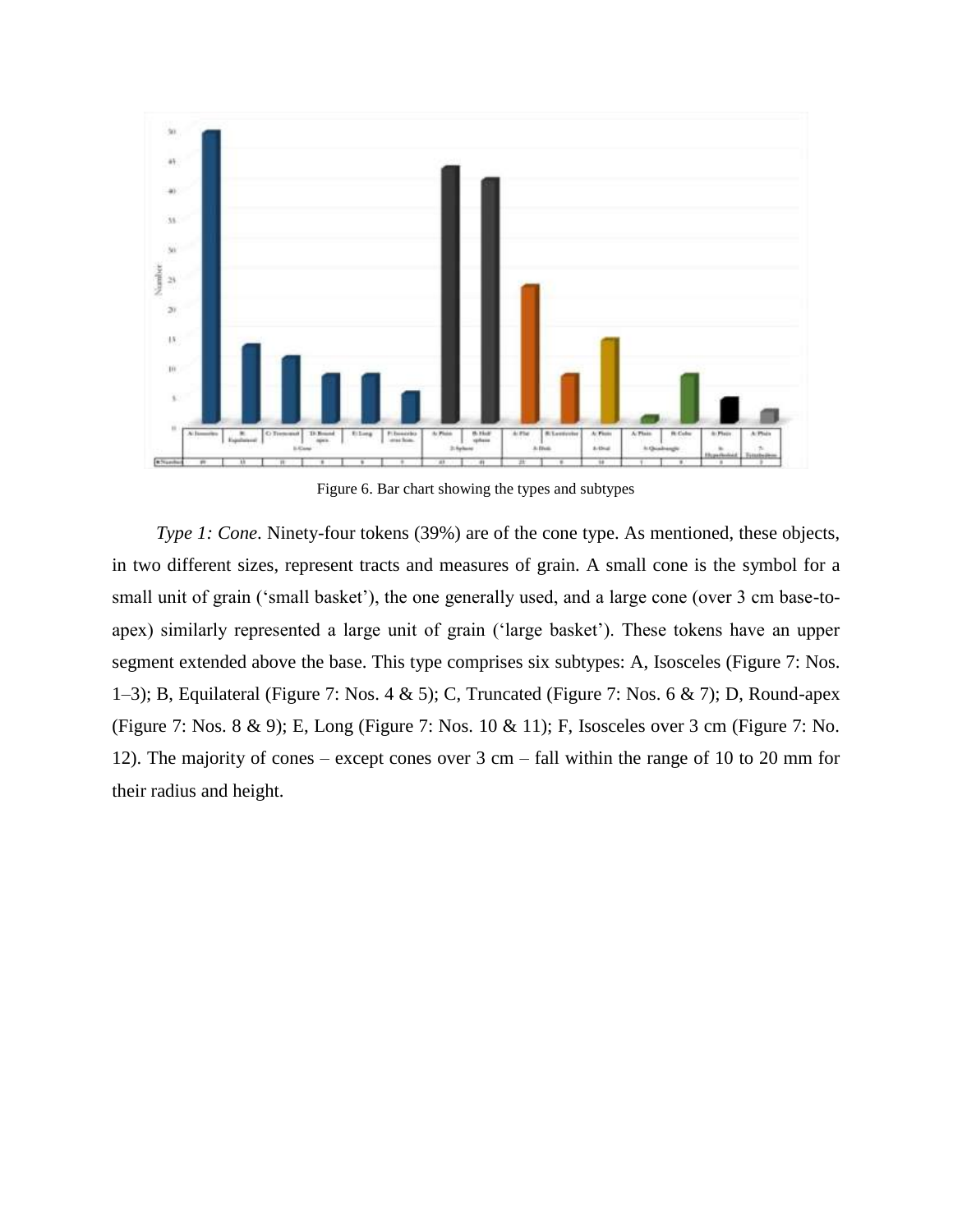

Figure 7. Cone subtypes

*Type 2: Sphere*. Eighty-four tokens (35%) are of the sphere type. These objects represent a large unit of grain ('large basket'). This type comprises two subtypes: A, Plain (Figure 8: Nos. 1–3), and B, Half sphere (Figure 8: Nos. 4–6). These tokens have a circular shape with the same diameter from all aspects. The majority of spheres have a diameter in the range of 10 to 20 mm.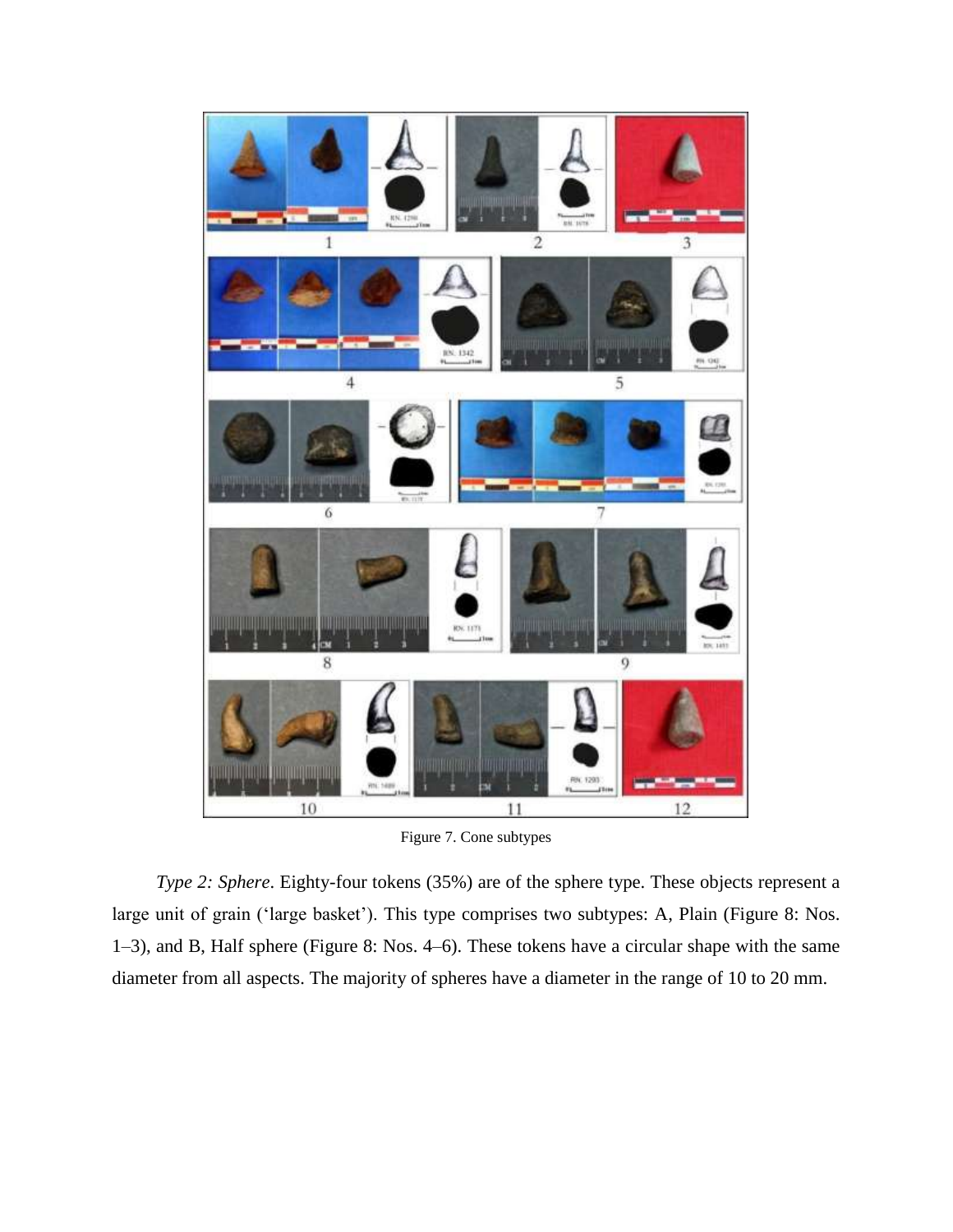

Figure 8. Sphere subtypes

*Type 3: Disk*. Thirty-one tokens (13%) are of the disk type. These objects represent a unit of animals: a disk may be the symbol for ten individual sheep. This type comprises two subtypes: A, Flat (Figure 9: Nos. 1–3), and B, Lenticular (Figure 9: Nos. 4 & 5). These tokens have a circular profile and flat, concave, or convex sides, with a constant diameter. The majority of disks fall within a range of 10 to 20 mm in diameter.



Figure 9. Disk subtypes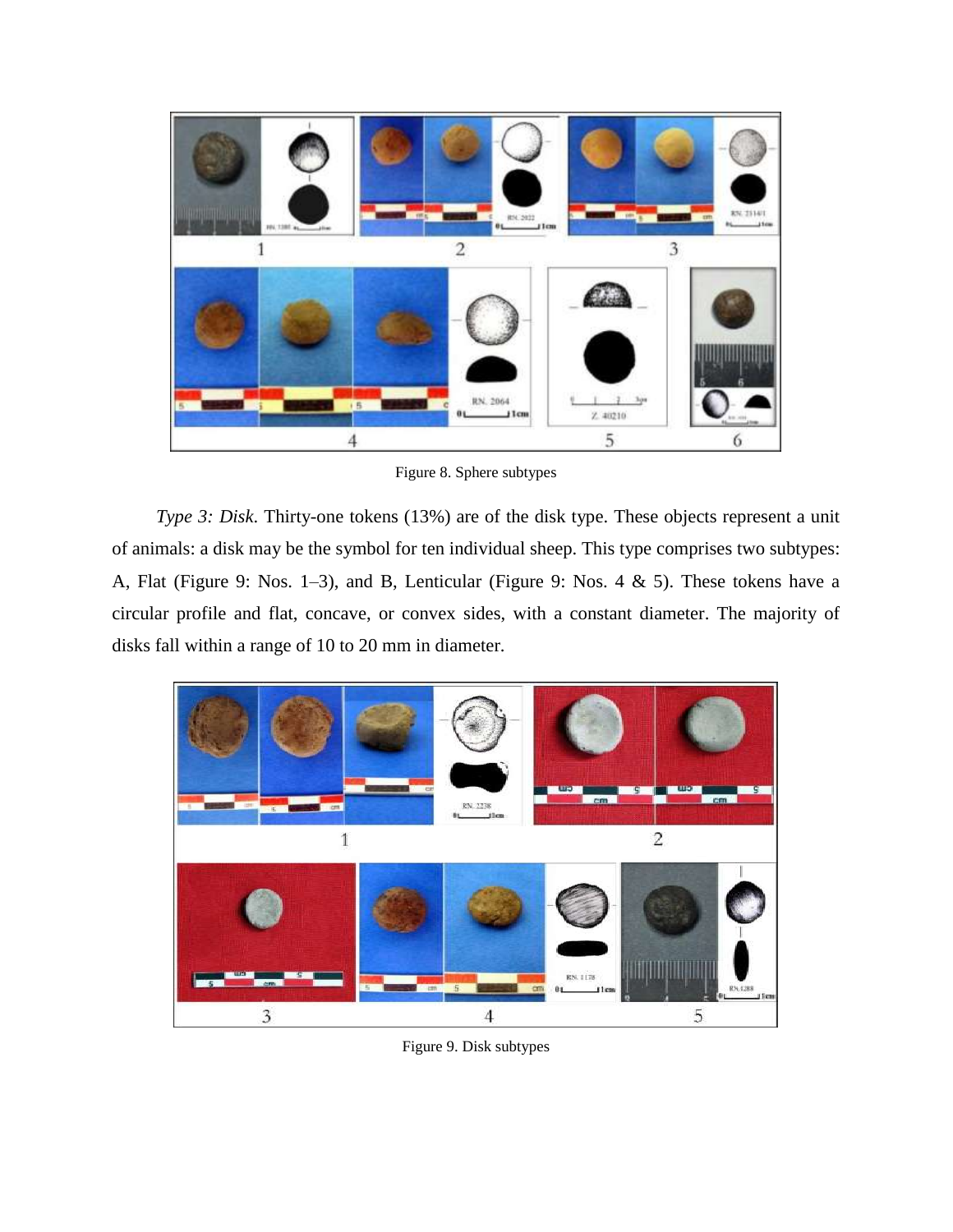*Type 4: Oval.* Fourteen tokens (6%) are of the oval type, and all are of the same subtype: A, Plain (Figure 10: Nos. 1  $\&$  2). These objects usually represent quantities of jars of oil and have an oval profile and a circular cross-section, with a length twice their width.

*Type 5: Quadrangle*. Nine tokens (4%) are of the quadrangle type. Their exact symbol and representation, however, is not recognized. This type comprises two subtypes: A, Plain (Figure 10: No. 3), and B, Cube (Figure 10: No. 4). The plain quadrangles have four angles and little depth, like a plate.



Figure 10. Oval and quadrangle subtypes

*Type 6: Hyperboloid.* Four tokens (2%) are of the hyperboloid type, and all are of the same subtype: A, Plain (Figure 11: Nos. 1 & 2). These tokens are mostly hourglass-shaped, and their precise use is unknown.

*Type 7: Tetrahedron.* Two tokens (1%) in the collection are of the tetrahedron type, and again both are of the same subtype: A, Plain (Figure 11: Nos.  $3 \& 4$ ). This type has four angles or sharp bends in its base but is otherwise like the cone type. These tokens' function is presumably the same as that of the cones.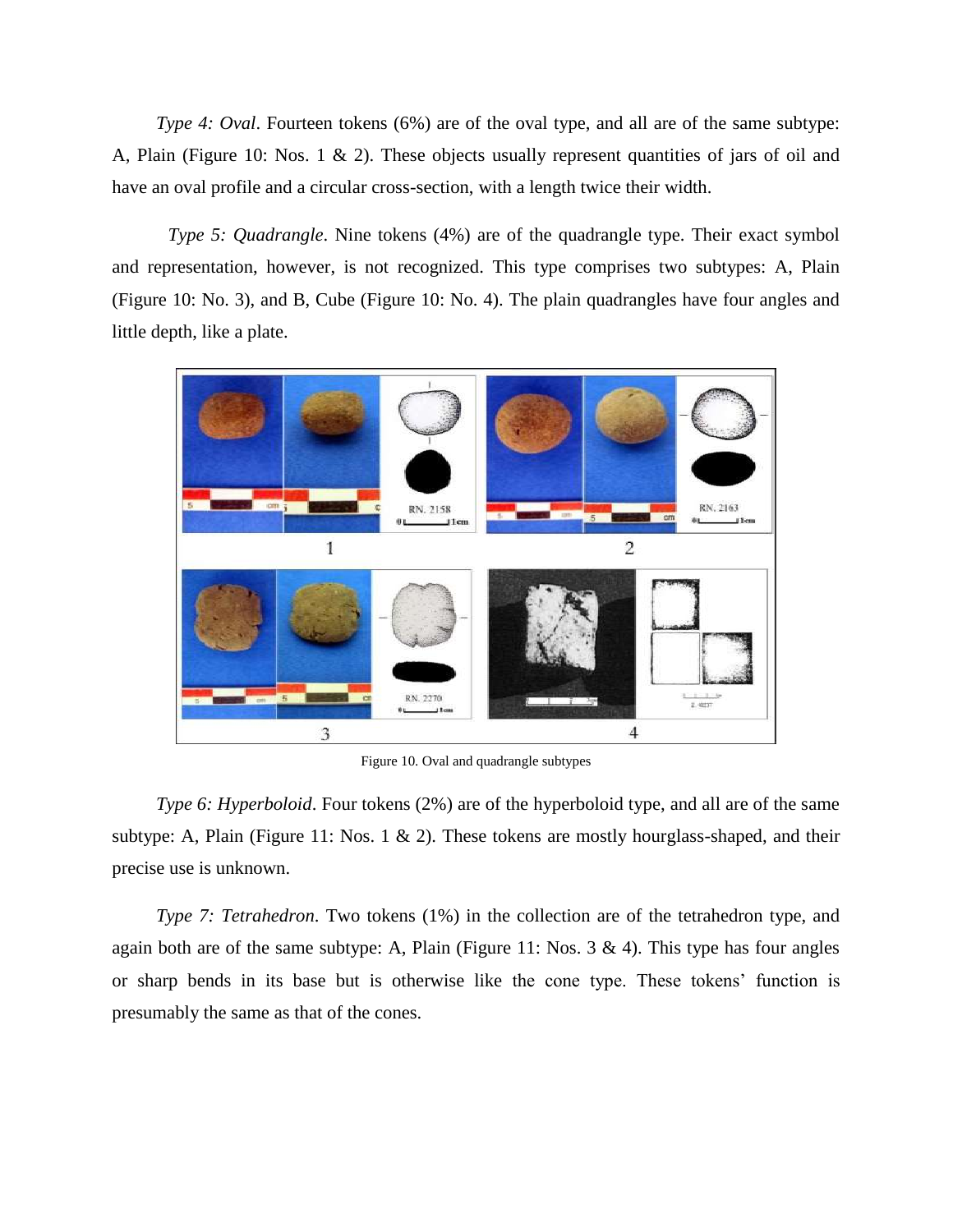

Figure 11. Hyperboloid and tetrahedron subtypes

The technological characteristics of this collection are discussed below. Clay (bole) with fine mineral and straw organic temper was the material most commonly used for manufacturing the tokens. This composition gave solidity and flexibility to the fabric. The majority of the objects are self-slip with a smooth surface. All the tokens were baked to the right temperature, except for a few; though the black and gray core and surface of some of them is due to incomplete firing. Some indications such as fabric, shaping, and surface of objects are considered to grade the manufacturing of tokens: by these standards, just 13 tokens are coarse and all the others are considered medium- or fine-class. The majority of the objects have proportionality and are carefully shaped in feature. Fortunately, 166 pieces in the collection are well conserved, and through them we could evaluate all elements and variables. The dominant colors in the objects are gray (light and dark), buff, brown (light and dark), and light red. Remarkably, most of the objects were retrieved from ashy deposits (garbage) in the southern part of the site (Trenches N30 and N30a).<sup>4</sup> Wright et al. (1980, 277) argued that the fact that the tokens were found in garbage pits indicates that they were discarded after the harvest, during the traditional season for feasts.

<sup>&</sup>lt;sup>4</sup> It is noteworthy that just 32 tokens were retrieved in the 1970 to 1973 seasons, which is few in proportion to the volume and extent of excavations in the residential area of Zagheh's village.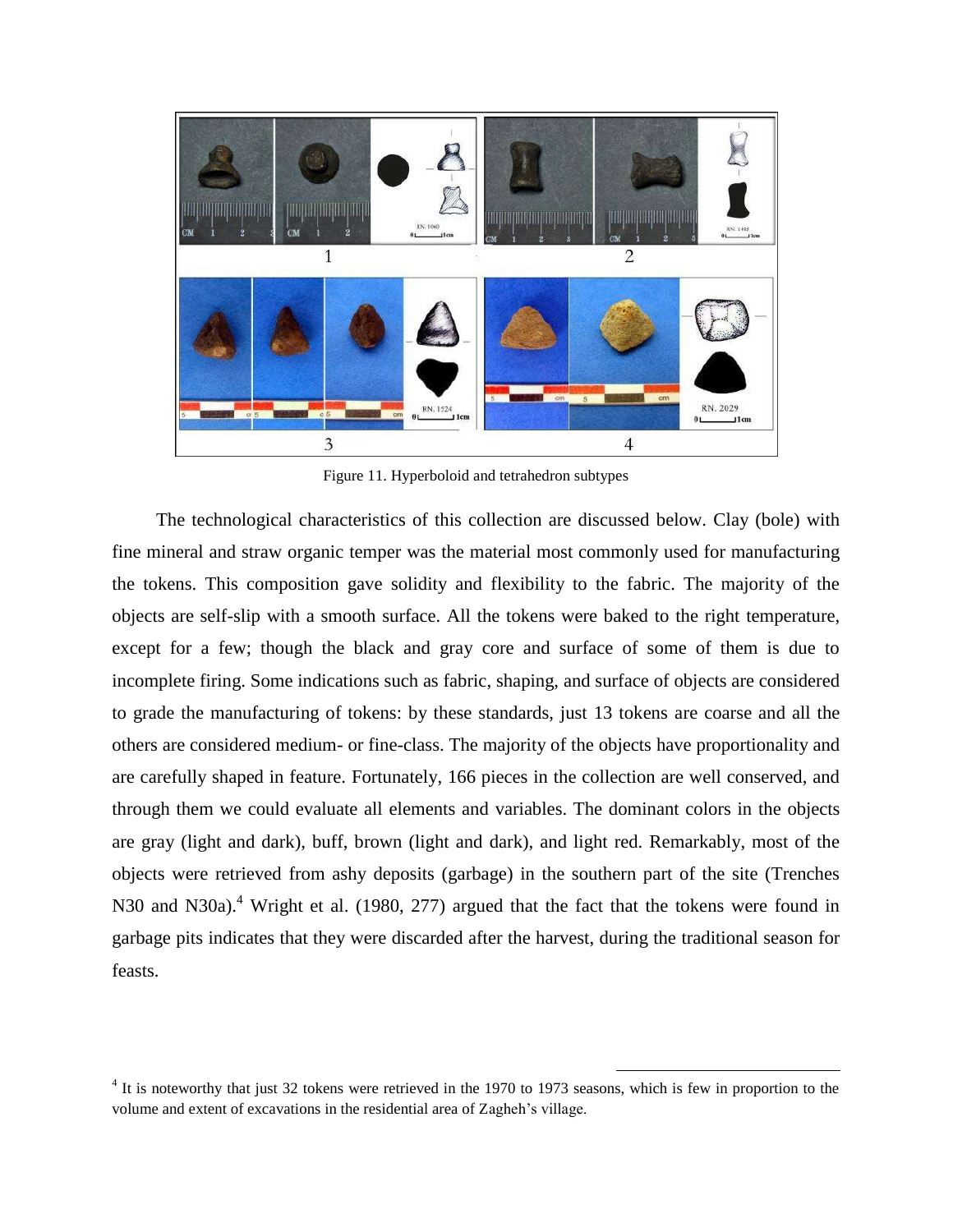#### **Discussion and Conclusion**

As we have seen, the tokens or counting objects from Zagheh are 'Plain', and seven basic types were identified based on the current collection. The first three types – cones, spheres, and disks – were the most used and show the greatest number and variety of subtypes. The prevalence of these types, which represented measures of cereal and grain and numbers of animals, indicates that accounting and reckoning systems were mostly used for keeping track of products derived from farming and animal husbandry. The remaining types – quadrangle, hyperboloid, and tetrahedron – had a lower usage and could be designated 'rare types'.

Some points should be noted about the evolutionary level of the accounting system and tokens in Zagheh society. Based on absolute and relative chronology, the settlement at Zagheh was in existence over a long period of nearly nine hundred years from 5200 to 4400 or 4300 BC. By this stage, which included the settlement of the village and the development of agriculture, a period of nearly three thousand years had passed since tokens were known and recognized and had begun to play a part in the accounting and reckoning system. In other words, the tokens of Zagheh belong at the evolutionary level at which humans' knowledge of their cognitive concepts was increasing, and tokens were recognized a practical model. This was the result of increased circulation and transmission of information in human societies:<sup>5</sup> the proof of this is the extensive range of these objects in Iran and other Middle Eastern countries.

Evidence derived from various excavations and multidisciplinary research has indicated that Zagheh had a ranked society in which social stratification was institutionalized, and that the society was in the transition period from the Neolithic to the Chalcolithic. The following features all indicate this stage: the beginnings of separation of the residential part from the craft area, organization of craft and non-farming activity (Malek Shahmirzadi 1980; Fazeli Nashli 2005), creation and observance of style and standard in the production of some artifacts, developed agriculture based on irrigation (Malek Shahmirzadi 1999, 321; Fazeli Nashli *et al*. 2009, 16–17; Gillmore *et al*. 2011, 51), the common social internal and external relations indicated by

 $\ddot{\phantom{a}}$ 

 $<sup>5</sup>$  The exchange of information had developed in this period in the Central Plateau: the growth of population in the</sup> several plains of the Central Plateau, the appearance of analogous cultures and close settlements (Valipour 2011, 44), the domestication of quadrupeds of burden (Mashkour *et al*. 1999; Young 2004), identical stylistic symbols in pottery, and much other evidence indicate the increase in communications and interactions.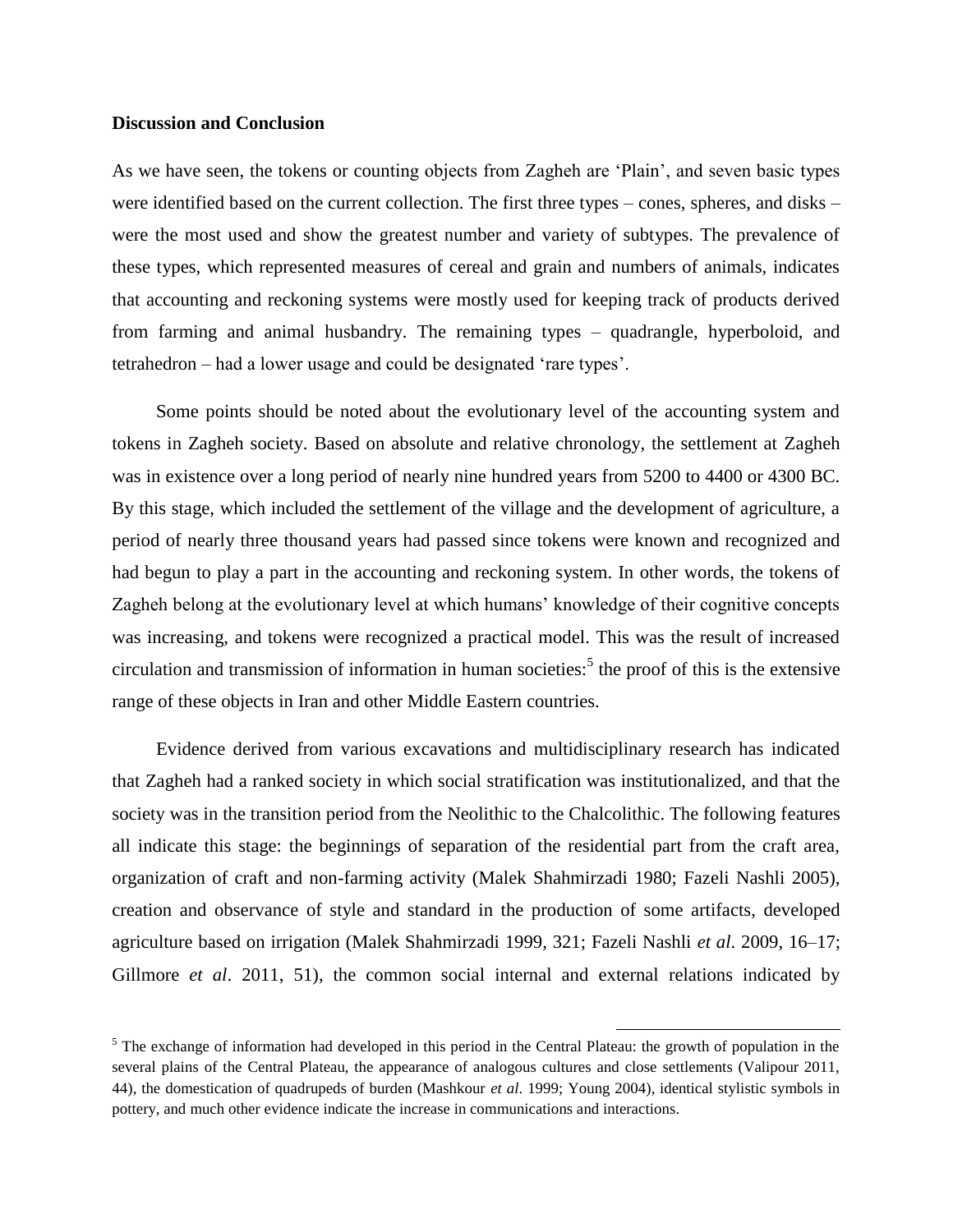monumental and ritual buildings, a hierarchy in burials and funeral rites with an emphasis on ideology (Negahban 1979; Malek Shahmirzadi 1979; Talai 1999; Mollasalehi *et al*. 2006), gradual growth of social institutions and organizations, and the external and inter-regional cultural interactions of the Qazvin Plain in the fifth millennium BC. In this society, the role of tokens is as a device for advancing some norms of supervisory control and behavior within a cultural system. The presence of this mechanism indicates a solidarity in the social relations among families and individuals, and the development of institutionalized management of economic activities. The need for control of this system implies the probability of ranking in the society, and this control was presumably exercised by the class of agencies in the society that is identified as an elite.

The growth of an accounting and reckoning system is one of the main elements in the development of a redistributive economy. In this process, a group of individuals in the society collect the products of farming and animal husbandry, and probably products manufactured in workshops (which usually resulted from ensemble and public activities), and, after recording their measures, store them in a place. It may be assumed that, for 20 baskets of cereals, 20 cone or sphere tokens were kept with an accountant; after a basket was given to a family, one token would be removed from the collection. This assumption is borne out by the fact that the majority of Zagheh tokens were found at the place for depositing the debris and garbage in the southern part of the site. It can be assumed that, after the harvesting and thrashing of the grains, the process of collection and redistribution would take place and then some tokens would be discarded. This program could be performed as part of the traditional season for feasting or after harvest.<sup>6</sup> It should be noticed that this assumption implies the participation of people in communal activities, which required a division of products after harvesting. The communal system of traditional agriculture was in use in various regions of Iran – especially in the Qazvin Plain – until the land and territorial reforms in Iran in 1961.<sup>7</sup> In this system, the lord's farming lands were divided into several blocks, or *boneh* in the local term; each block or *boneh* was ceded to several farmers for communal work, and when it was done they gave the products to the lord. The lord then redistributed the products to his farmers based on the time they had spent in

 $\overline{a}$ 

 $6$  Nowadays such traditional feasts are held in all regions of Iran: the hazelnut-picking feast in the Alamout District and the pistachio-picking feast in Boueen Zahra County of Qazvin Province are good examples.

 $\frac{7}{1}$  This reform abolished the lord-and-peasantry system in villages under a landlord.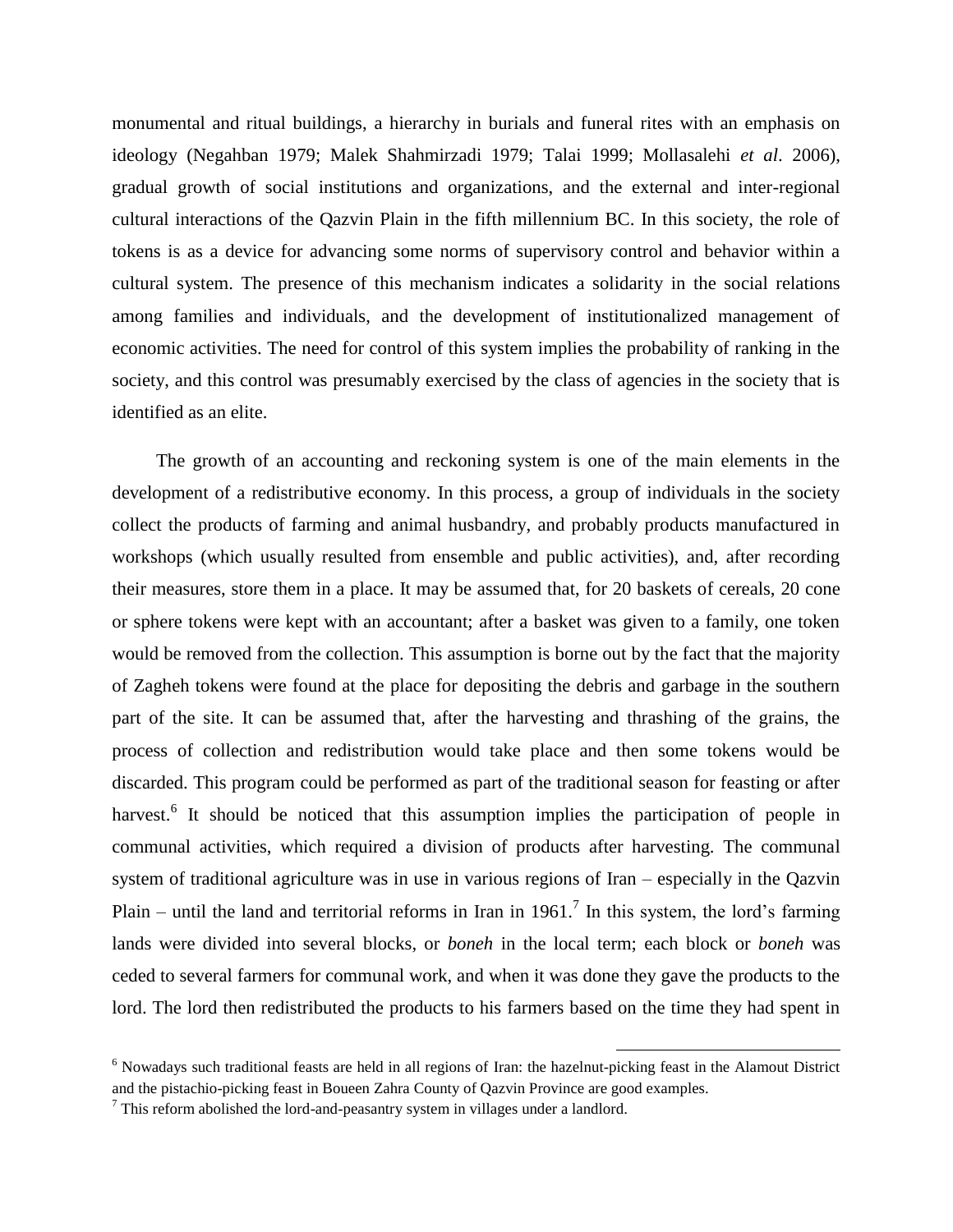communal activity (Elyasiyan 2004). This pattern could probably be assumed for rural communities of the sixth and fifth millennia BC in the Qazvin Plain. Examining this assumption requires ethno-archaeological research, whose results must be matched to contemporary historical documents.

## **Acknowledgement**

The authors wish to record their gratitude to Professor Denise Schmandt-Besserat for her kindly helps and guidance in revising the paper, and Dr. Martyn Hichcock for his editorial helps on the first version of article. We are grateful, also, to the members of the archaeological expeditions to Zagheh in the 2011 and 2012 seasons: Messrs. Azizi, Davoudi, Hoseinzadeh, Darabi, and in particular to the students of Archaeology from University of Tehran, in the years of 2008 and 2009. We wish to thank Messrs. Yousefi Zoshk and Ahmadpour for the topographic map of Tepe Zagheh.

# **References**

Amiet, Pierre. 1966a. "Il y a 5000 ans les Élamites inventaient l'écriture." *Archaeologia* 2: 20–22.

——. 1966b. *Elam*. Auvers-sur-Oise, France: 607Ps.

 Bovington, Charles., and Roghiyeh Masoumi. 1972. "Tehran University Nuclear Centre Radiocarbon Date List I." *Radiocarbon* 14: 456–460.

 Dahl, Jacob L. 2002. "Proto-Elamite Sign Frequencies." *Cuneiform Digital Library Bulletin* 1, Version 29: 1–3.

 Damerow, Peter. 2006. "The Origins of Writing as a Problem of Historical Epistemology." *Cuneiform Digital Library Journal* 1: 1–10.

 Elyasiyan, Houshang. 2004/1383. "Boneh Bandi in the Qazvin Plain: an Example of the Ensemble Agricultural Work System in Iran." *Economics, Agriculture, and Development* 45: 181–192 (in Persian).

 Englund, Robert K. 1998. "Elam iv. Proto-Elamite*.*" In *Encyclopaedia Iranica*, edited by Ehsan Yarshater, Vol. VIII: 325–330.

 Fazeli Nashli, Hassan. 2005/1384. "A Preliminary Report on Sounding and Stratigraphy at Tepe Zagheh, 2001." *Journal of the Faculty of Literature and the Humanities* 2-173: 1-20 (in Persian).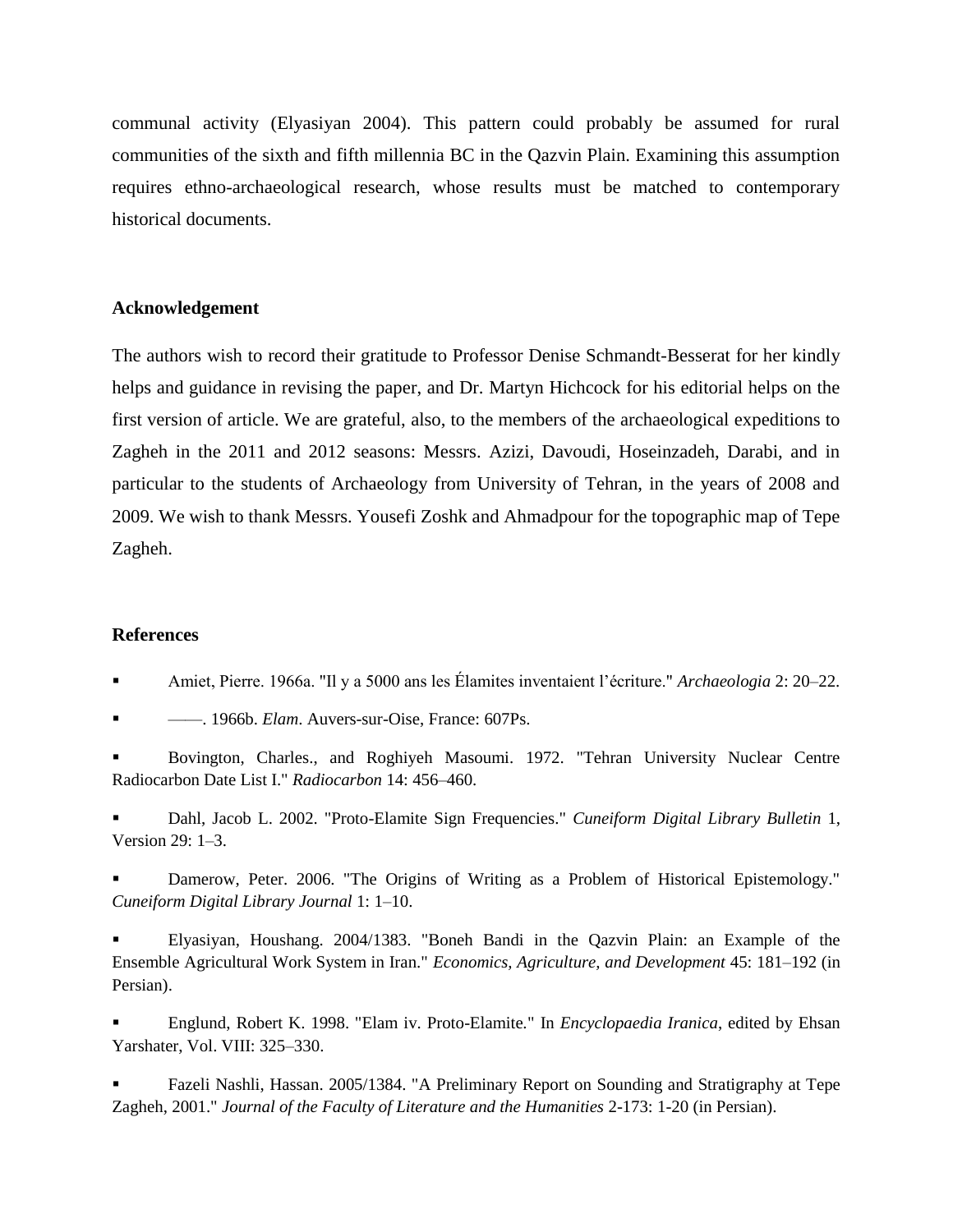——. 2011/1390. *Preliminary Report on the Archaeological Excavation by the Department of Archaeology of Tehran University at Tepe Zagheh, Qazvin Plain (Autumn 1390 A.H.)*. Unpublished Report in Archive of ICAR (in Persian).

 ——. 2012/1391. *Preliminary Report on the Archaeological Excavation by the Department of Archaeology of Tehran University at Tepe Zagheh, Qazvin Plain (Autumn 1391 A.H.)*. Unpublished Report in Archive of ICAR (in Persian).

 ——, Wong, Edna H., Potts, Daniel T. 2005. "The Qazvin Plain Revisited: a Reappraisal of the Chronology of the Northwestern Central Plateau, Iran, in the 6th to the 4th Millennium BC." *Ancient Near Eastern Studies* 42: 3–83.

 ——, Beshkani, Amir., Markosian, Armineh., Ilkhani Mogadam, Hengameh., Abbasnegad Seresty, Rahmat., Young, Roth. 2009. "The Neolithic to Chalcolithic Transition in the Qazvin Plain, Iran: Chronology and Subsistence Strategies." *Archäologische Mitteilungen aus Iran und Turan (AMIT)* 41: 1– 21.

 ——, and Niloufar Moghimi. 2013. "Counting Objects: New Evidence from Tepe Zagheh, Qazvin Plain, Iran." *Antiquity* 87, Issue 336, Project Gallery.

 Fried, Morton H. 1967. *The Evolution of Political Society: an Essay in Political Anthropology*. Vol. 7, New York: Random House.

 Gillmore, Gavin K., Steven, Thomas., Buylaert, Jan P., Coningham, Robin AE., Batt, Cathy., Fazeli Nashli, Hassan., Young, Roth., Maghsoudi, Mehran. 2011. "Geoarchaeology and the Value of Multidisciplinary Paleoenvironmental Approaches: a Case Study from the Tehran Plain, Iran." *Geological Society (London) Special Publications* 352: 49–67.

 Hirth, Kenneth. 1996. "Political Economy and Archaeology: Perspectives on Exchange and Production." *Journal of Archaeological Research* 4: 203–234.

 Majidzadeh, Yousef. 1981. "Sialk III and the Pottery Sequence at Tepe Ghabristan: the Coherence of the Cultures of the Central Plateau." *Iran* 19: 141–146.

 Malek Shahmirzadi, Sadegh. 1977. "*Tepe Zagheh: a Sixth Millennium B.C. Village in the Qazvin Plain of the Central Iranian Plateau*." PhD Dissertation, University of Pennsylvania.

 ——. 1979. "A Specialized House Builder in an Iran Village of the VIth Millennium B.C." *Paléorient* 5: 183–192.

 ——. 1980/1359. "Tepe Zagheh and the Problem of the Fugitive Painted Pottery." *Kand va Kav Journal* 3: 65–70 (in Persian).

 ——. 1988/1367. "Status in Neolithic Villages as Displayed in Burial Customs with Emphasis on Zagheh." *Madjalle-ye Bastanshenasi wa Tarikh* 2, No. 2: 2–12 (in Persian).

 ——. 1992/1371. "Tepe Zagheh: an Overall Interpretation of the Functions of House Buildings." *Madjalle-ye Bastanshenasi wa Tarikh* 6, Nos. 1 & 2: 2–12 (in Persian).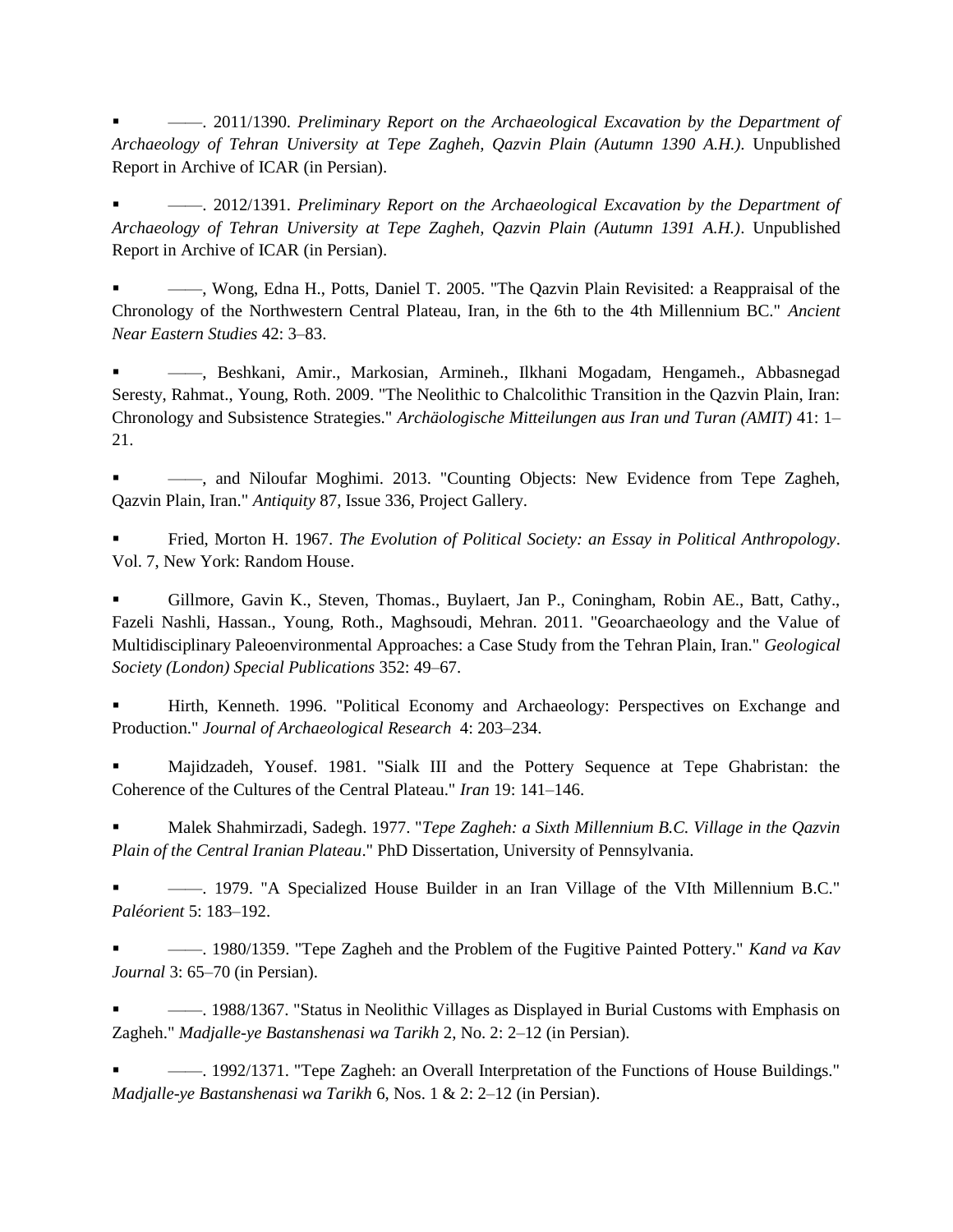——. 1995/1374. "The Chronology of the Central Plateau of Iran: from the Neolithic to the Beginning of Urbanization." *Madjalle-ye Bastanshenasi wa Tarikh* 9, No. 2: 2–18 (in Persian).

 ——. 1999/1378. *Prehistoric Iran: Iran from the Earliest Times to the Dawn of Urbanism*. Tehran: Research Deputy of Cultural Heritage Organization Press (in Persian).

 Mashkour, Marjan., Fontugne, Michel., Hatte, C. 1999. "Investigations on the Evolution of Subsistence Economy in the Qazvin Plain (Iran) from the Neolithic to the Iron Age." *Antiquity* 73: 65–76.

 Mollasalehi, Hekmat., Mashkour, Marjan., Chaychi Amirkhiz, Ahmad., Naderi, Rahmat. 2006/1385. "A Chronology of the Prehistoric Site of Zagheh in the Qazvin Plain, 2004/1383 A.H." *Bastanshenasi* 2, No. 3: 26–46 (in Persian).

 Negahban, Ezzatollah. 1973/1351. "Preliminary Report of the Excavation of Sagzabad, 1970 Season." *Marlik* 1: 1–23 (in Persian).

 ——. 1976. "Preliminary Report of the Excavation of Sagzabad." In *The Memorial Volume of the VIth International Congress of Iranian Art and Archaeology*, Oxford, September 11th–16th 1972: 247– 271.

 ——. 1977/1356. "Preliminary Report of the Qazvin Expedition: Excavations at Zagheh, Ghabristan and Sagzabad (1971–1972)." *Marlik* 2: 26–44 (in Persian).

 ——. 1979. "A Brief Report on the Painted Building of Zagheh (Late 7th to Early 6th Millennium B.C.)." *Paléorient* 5: 239–250.

 ——. 1997/1376. *Fifty Years of Archaeology in Iran*. Tehran: Cultural Heritage Organization Press (in Persian).

 Oppenheim, Loe A. 1959. "On an Operational Device in Mesopotamian Bureaucracy." *Journal of Near Eastern Studies* 18, No. 2: 121–128.

 Pollard, Mark A., Davoudi, Hossein., Mostafapour, Iman., Valipour, Hamid Reza., Fazeli Nashli, Hassan. 2012. "A New Radiocarbon Chronology for the Late Neolithic to Iron Age on the Qazvin Plain, Iran." *Humanities* 19, No. 3: 110–151.

 Pollard, Mark A., Fazeli Nashli, Hassan., Davoudi, Hossein., Sarlak, Siamak., Helwing, Barbara., Saeeidi Anaraki, Fariba. in press. "A New Radiocarbon Chronology for the North Central Plateau of Iran from the Late Neolithic to the Iron Age." *Archäologische Mitteilungen aus Iran und Turan (AMIT)* 45.

 Salehi, Mohammad Saleh. 1997/1376. "The Probability of the Existence of Counting Objects at Tepe Zagheh." In *Proceedings of the Archaeological Symposium—Susa (Spring 1373 A.H./1994)*, Vol. I, Tehran: ICHTO: 249–253 (in Persian).

 Schmandt-Besserat, Denise. 1974. "The Use of Clay before Pottery in the Zagros." *Expedition* 16, No. 2: 11–47.

 ——. 1981. "From Tokens to Tablets: a Re-evaluation of the So-called Numerical Tablets." *Visible Language* 15: 321–344.